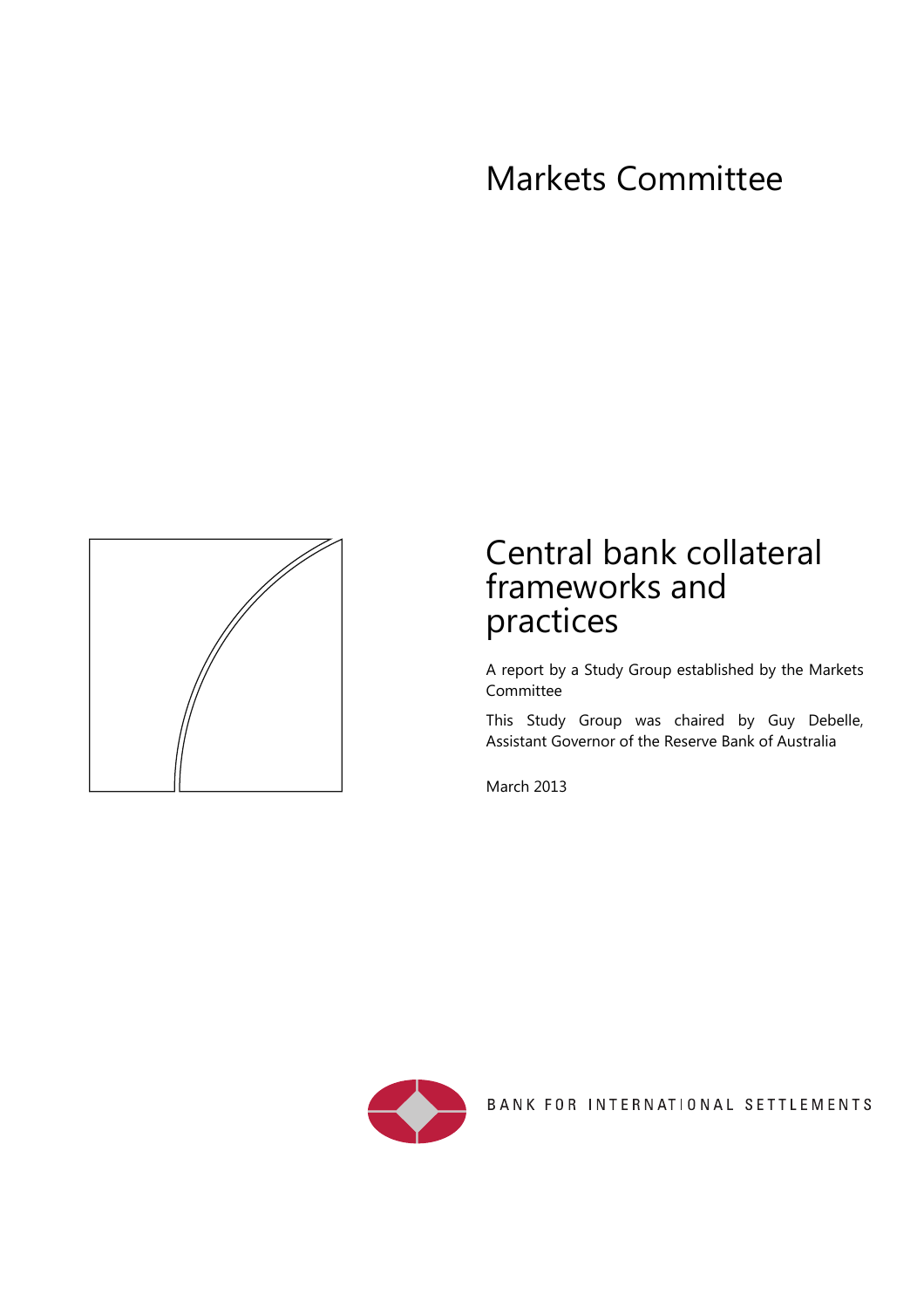This publication is available on the BIS website (www.bis.org).

*© Bank for International Settlements 2013. All rights reserved. Brief excerpts may be reproduced or translated provided the source is stated.* 

ISBN 92-9131-926-0 (print) ISBN 92-9197-926-0 (online)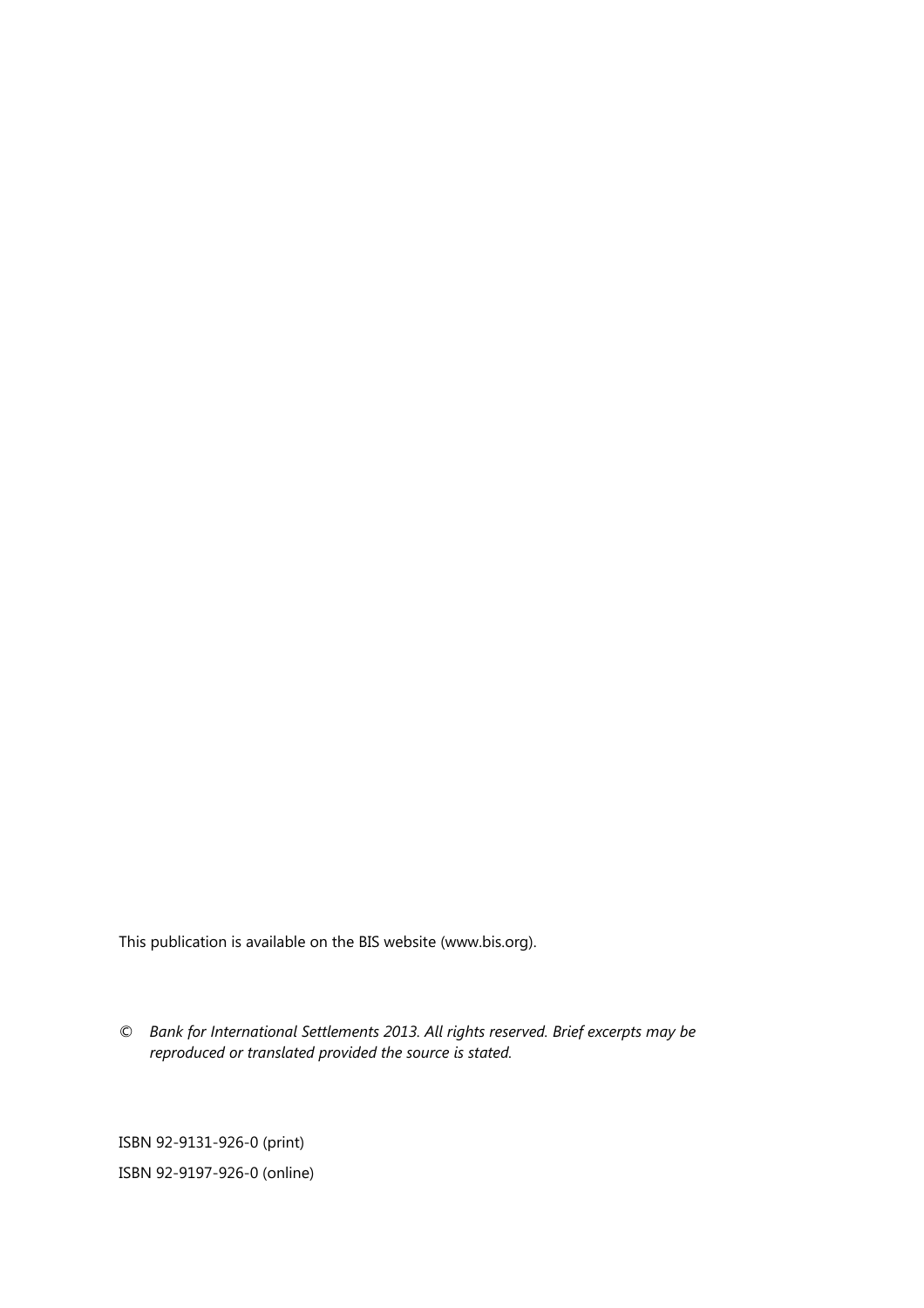# <span id="page-2-0"></span>Preface

In July 2012, the Markets Committee established a Study Group to take stock of how collateral frameworks and practices compare across central banks and the key changes they have undergone since mid-2007. This initiative followed from the fact that, in the light of recent experience with market stress and other underlying changes in the financial landscape, many central banks have re-examined and adapted their collateral policies. It is also a natural extension of the Committee's previous work on central bank monetary policy and operating frameworks.

The Study Group was chaired by Guy Debelle, Assistant Governor of the Reserve Bank of Australia. The Group completed an interim report for review by the Markets Committee in November 2012. The finalised report was presented to central bank Governors of the Global Economy Meeting in early March 2013.

The subject matter of this study is of core relevance to central banking. I believe the report could become a reference piece for those who are interested in central bank liquidity operations in different jurisdictions. Moreover, given the growing attention focused on collateral-related issues in the broader financial system, this report, which covers one specific area of collateral practices, could also serve as factual input to the wider debate.

Hiroshi Nakaso Chairman, Markets Committee Deputy Governor, Bank of Japan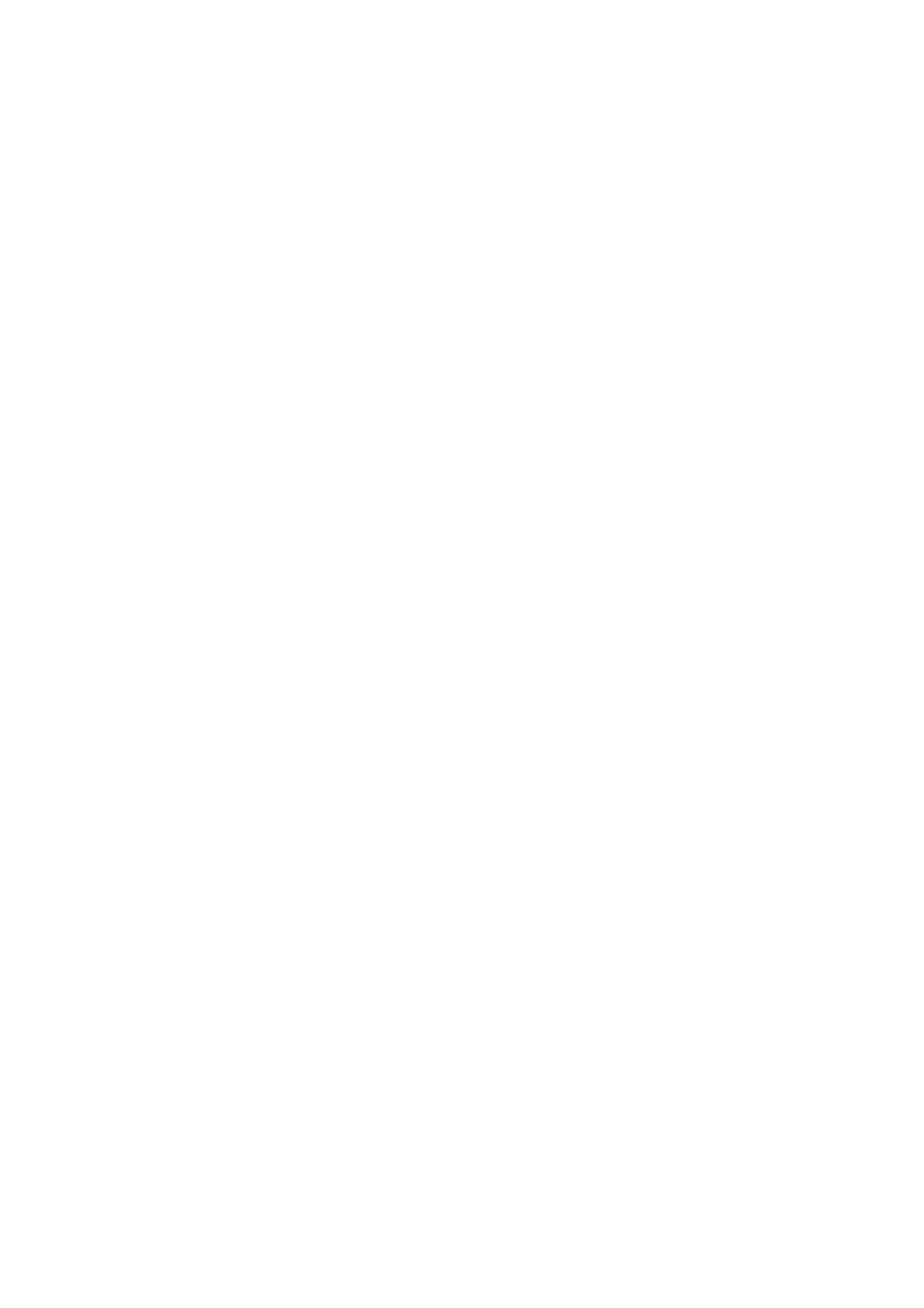# Contents

| 1. |  |       |                                                               |  |  |  |  |
|----|--|-------|---------------------------------------------------------------|--|--|--|--|
|    |  |       |                                                               |  |  |  |  |
|    |  |       |                                                               |  |  |  |  |
|    |  | 1.2.1 |                                                               |  |  |  |  |
|    |  | 1.2.2 |                                                               |  |  |  |  |
|    |  | 1.2.3 |                                                               |  |  |  |  |
|    |  | 1.2.4 |                                                               |  |  |  |  |
|    |  |       |                                                               |  |  |  |  |
|    |  | 1.3.1 |                                                               |  |  |  |  |
|    |  | 1.3.2 | Changes due to introduction of new operations or facilities12 |  |  |  |  |
|    |  | 1.3.3 |                                                               |  |  |  |  |
|    |  |       |                                                               |  |  |  |  |
| 2. |  |       |                                                               |  |  |  |  |
|    |  |       |                                                               |  |  |  |  |
|    |  |       |                                                               |  |  |  |  |
|    |  | 2.2.1 |                                                               |  |  |  |  |
|    |  | 2.2.2 |                                                               |  |  |  |  |
|    |  |       |                                                               |  |  |  |  |
|    |  |       |                                                               |  |  |  |  |
|    |  |       |                                                               |  |  |  |  |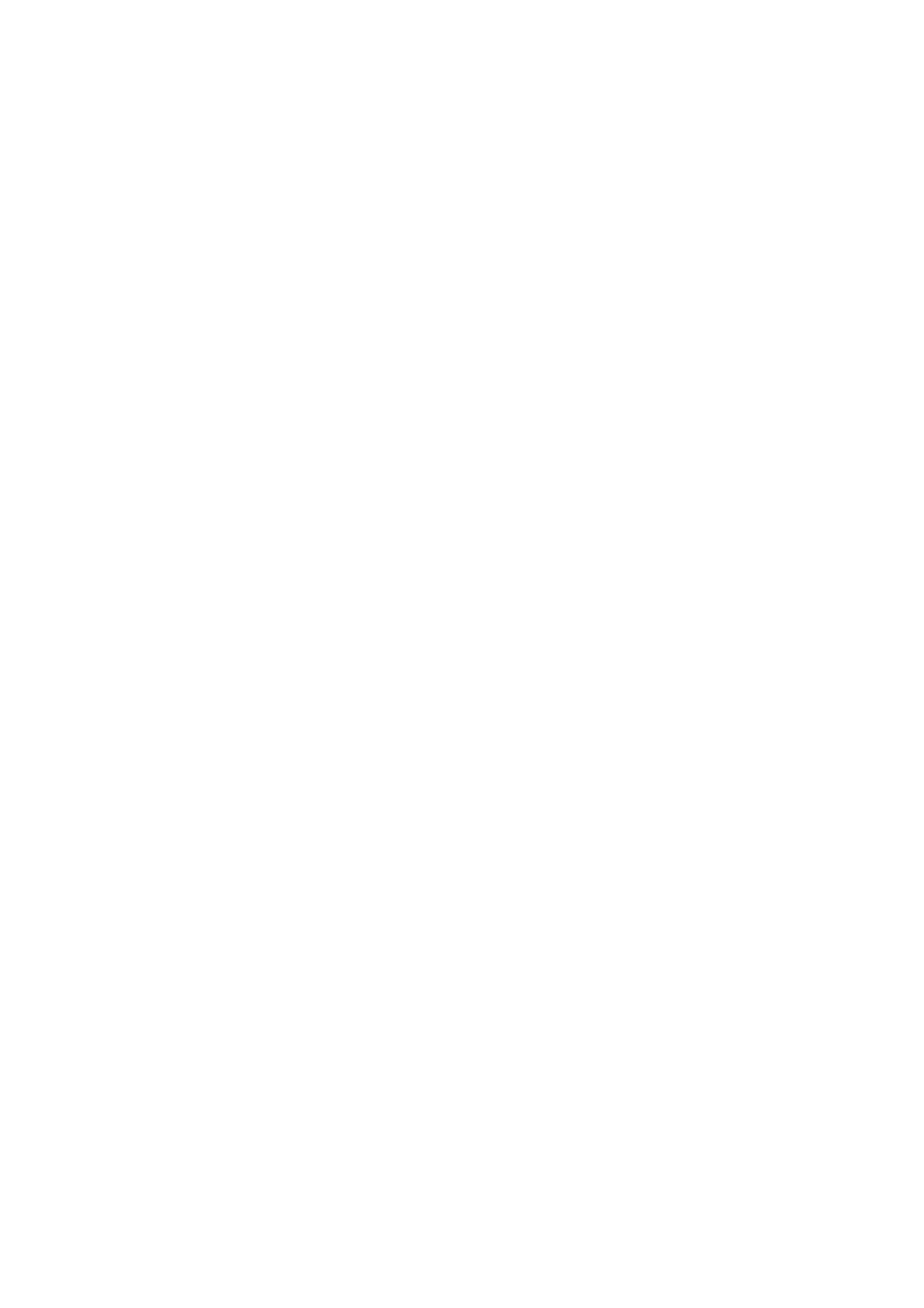# <span id="page-6-0"></span>Executive summary

The rules governing the eligibility of collateral and its terms of use are an integral part of how central banks provide liquidity to the financial system on a day-to-day basis. While it tends to attract little public attention in normal times, the role of central bank collateral policies came to the fore as the global financial crisis unfolded.

Experience gained from recent episodes of market stress, along with other ongoing changes in financial markets and the broader financial system, have prompted central banks to re-examine their collateral policies. In many cases, they have incorporated new features in the light of these developments. It is therefore timely to take stock of what central banks have done in this regard.

This report presents the findings of a stocktaking exercise conducted by a Study Group consisting of experts from 16 Markets Committee member central banks. The report has two parts. Section 1 examines how collateral frameworks compare across central banks and how they have changed since before the global financial crisis. The comparison is based on the key features of 12 collateral frameworks at two points in time: June 2007 and July 2012. The focus is more on the longer-term evolution of central bank collateral policies and less on the temporary measures adopted during the height of the crisis.

Section 2 looks at how collateral was actually used over the sample period. It presents data on the amount of collateral pledged by counterparties to each central bank at four points in time: June 2007, June 2008, March 2009 and July 2012. The data include a breakdown by issuer type (and selected security type) to shed light on the composition of collateral as well. The data were collected using a common template to enable comparability across central banks.

The key findings are summarised as follows:

- The information gathered illustrates different styles of collateral frameworks in terms not only of eligible asset types, but also of other dimensions such as eligibility across lending facilities, haircut policies, collateral management (earmarked or in a pool), etc. The observed diversity reflects differences in local factors such as central bank legislation, financial market structure and state of development, and whether there is a structural liquidity surplus or deficit in the relevant financial system. That said, there are clearly some common principles underpinning these frameworks (eg transparency of eligibility criteria, centrality of risk management measures).
- Central banks in the sample have modified their collateral frameworks over the past five years to varying degrees. These modifications reflect changes in the operating environment and the lessons learned during the global financial crisis – though not all modifications are direct consequences of the crisis. Overall, central bank collateral frameworks today tend to be somewhat broader than in mid-2007, accepting more asset types, including in some cases cross-border collateral. The haircut/initial margin schedules today tend to be more granular, reflecting the information gained about the performance of different asset classes over time, and particularly in stressed conditions during the crisis.
- Notwithstanding a few exceptions, the amount of collateral pledged to central banks typically increased during 2008–09 and declined afterwards. In some cases, this pattern reflects a stabilisation of market conditions since 2009, but in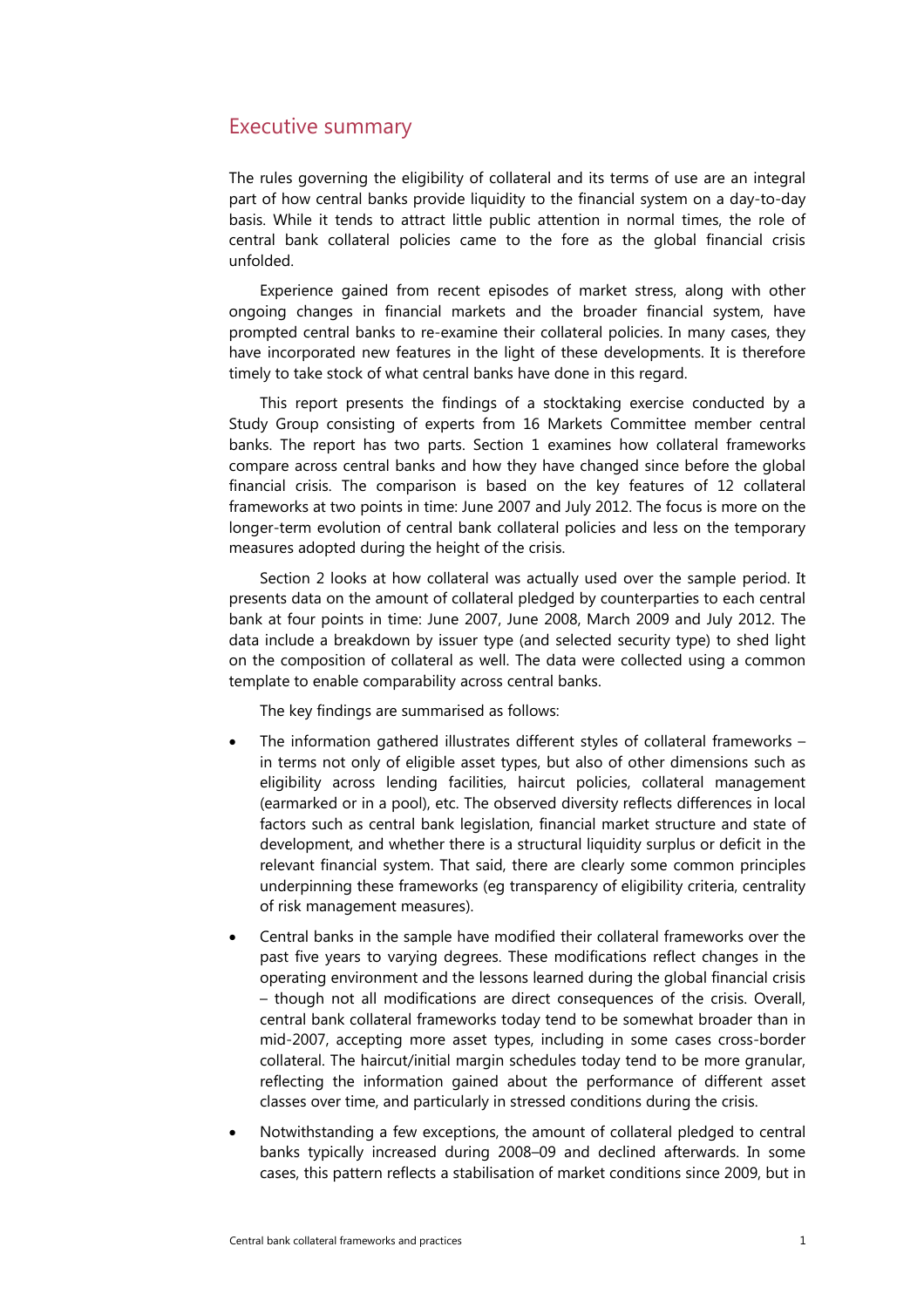<span id="page-7-0"></span>some others it reflects the adoption of non-conventional policies such as largescale outright asset purchases, reducing the need for central banks to lend against collateral.

 There is considerable diversity in the composition of collateral across central banks and across time. Notably, the data suggest that central banks with wide frameworks do not always receive the full range of eligible collateral, nor do they always attract the least liquid assets, though the tendency for the latter is greater in stressed times than in less volatile times. Central banks can and do influence the relative cost of pledging different types of eligible collateral by adjusting haircuts/initial margins and/or the pricing of lending operations and facilities (if collateral eligibility differs across operations and facilities).

This study group report is deliberately narrow in scope to allow it to go deeper into the technical details of central bank liquidity operations and collateral practices. The aim of this report is to provide an organising framework for characterising different central banks' collateral policies. By instilling some structure, one can more easily identify the common elements that underpin central bank collateral policies, as well as the jurisdiction-specific features that result in the observed differences. This can facilitate a more coherent and meaningful discussion of collateral policy considerations and their impact on market functioning.

# List of abbreviations

| <b>Central bank</b>             | <b>Central bank</b><br>abbreviation | <b>Jurisdiction</b><br>abbreviation |
|---------------------------------|-------------------------------------|-------------------------------------|
| Reserve Bank of Australia       | <b>RBA</b>                          | AU                                  |
| Bank of Canada                  | <b>BoC</b>                          | CA                                  |
| European Central Bank           | ECB                                 | Eurosystem                          |
| <b>Bank of France</b>           |                                     | FR.                                 |
| Deutsche Bundesbank             |                                     | DE                                  |
| Reserve Bank of India           | RBI                                 | IN                                  |
| Bank of Italy                   |                                     | IT                                  |
| Bank of Japan                   | BoJ                                 | JP                                  |
| Bank of Korea                   | <b>BoK</b>                          | KR                                  |
| <b>Bank of Mexico</b>           |                                     | МX                                  |
| Monetary Authority of Singapore | MAS                                 | SG                                  |
| Bank of Spain                   |                                     | <b>ES</b>                           |
| Sveriges Riksbank               |                                     | <b>SE</b>                           |
| <b>Swiss National Bank</b>      | <b>SNB</b>                          | <b>CH</b>                           |
| Bank of England                 | BoE                                 | UK                                  |
| Federal Reserve System          |                                     | US                                  |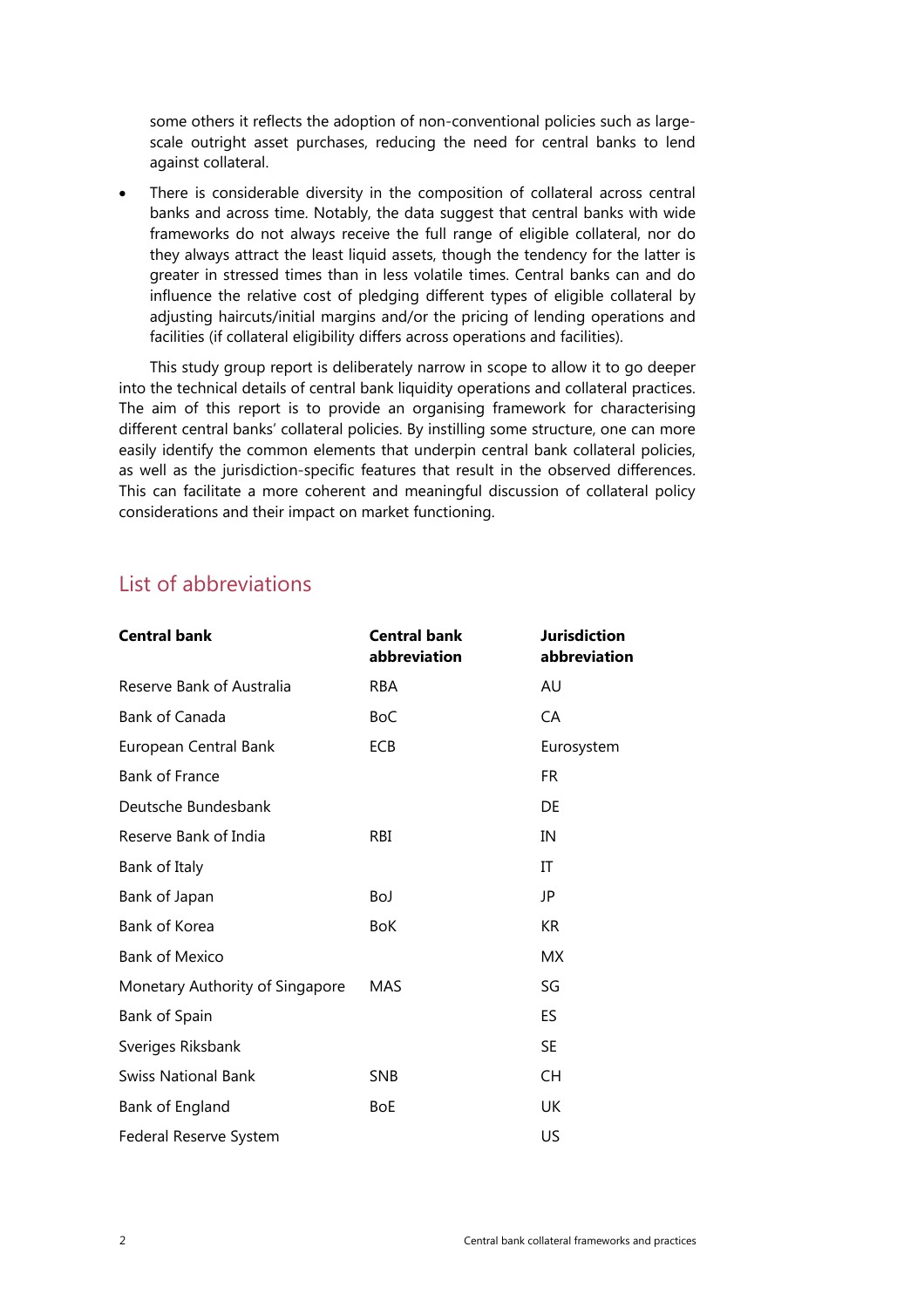# <span id="page-8-0"></span>**Introduction**

Central banks' day-to-day liquidity operations attracted greater public attention with the onset of money market turmoil in August 2007. Besides adjusting the frequency, size, maturity and pricing of liquidity provision, central banks also altered to varying degrees their counterparty and collateral eligibility as the global financial crisis unfolded. In particular, as a temporary crisis management measure, many accepted a broader set of collateral (in terms of asset type, credit quality, issuer nationality or country of domicile, currency denomination, etc). After the most acute phase of the global crisis in 2008–09, central banks removed some of these measures while making others permanent.

These events, along with other changes in financial markets and the broader financial system, have prompted central banks to re-examine their collateral policies and, in many cases, incorporate new features to adapt to the new operating environment. It is therefore timely to take stock of how central banks have updated their collateral practices.

Against this background, in July 2012 the Markets Committee established a study group to examine how central bank collateral policies had evolved since mid-2007. This stocktake provides a factual basis for broader discussions of the implications of central bank lending operations/facilities (including for the availability of collateral). To compare the current state of play with that before the crisis, the study group, comprising experts from 16 central banks, collected information on the key features of 12 collateral frameworks at two points in time: June 2007 and July 2012. To document how the use of collateral evolved over this five-year period, the group also gathered data on the amount and type of collateral pledged to central banks at four points in time: June 2007, June 2008, March 2009 and July 2012. A common template was used to enable comparability across central banks.

This report presents the study group's findings. Section 1 looks at the various collateral *framework* styles represented in the group and the changes over the past five years. Although framework styles vary across central banks, there are some common principles underpinning these frameworks. One of them dates back to at least as far as Bagehot: namely, that a central bank should lend against good collateral at an appropriate price, while managing the risk associated with such activity. The risk management aspect is reflected in the haircut schedules adopted, the rate charged for the provision of liquidity, and access criteria to liquidity. That said, how these principles are applied in practice can differ across central banks. The observed diversity in collateral framework styles reflects differences in local factors such as central bank legislation, financial market structure and state of development, and whether there is a structural liquidity surplus or deficit in the relevant financial system. Central banks in the sample have modified their collateral frameworks over the past five years to varying degrees. These modifications reflect changes in the operating environment and the lessons learned during the global financial crisis – though not all modifications are direct consequences of the crisis. Overall, central bank collateral frameworks today tend to be somewhat broader than in mid-2007, accepting more asset types, including in some cases foreign-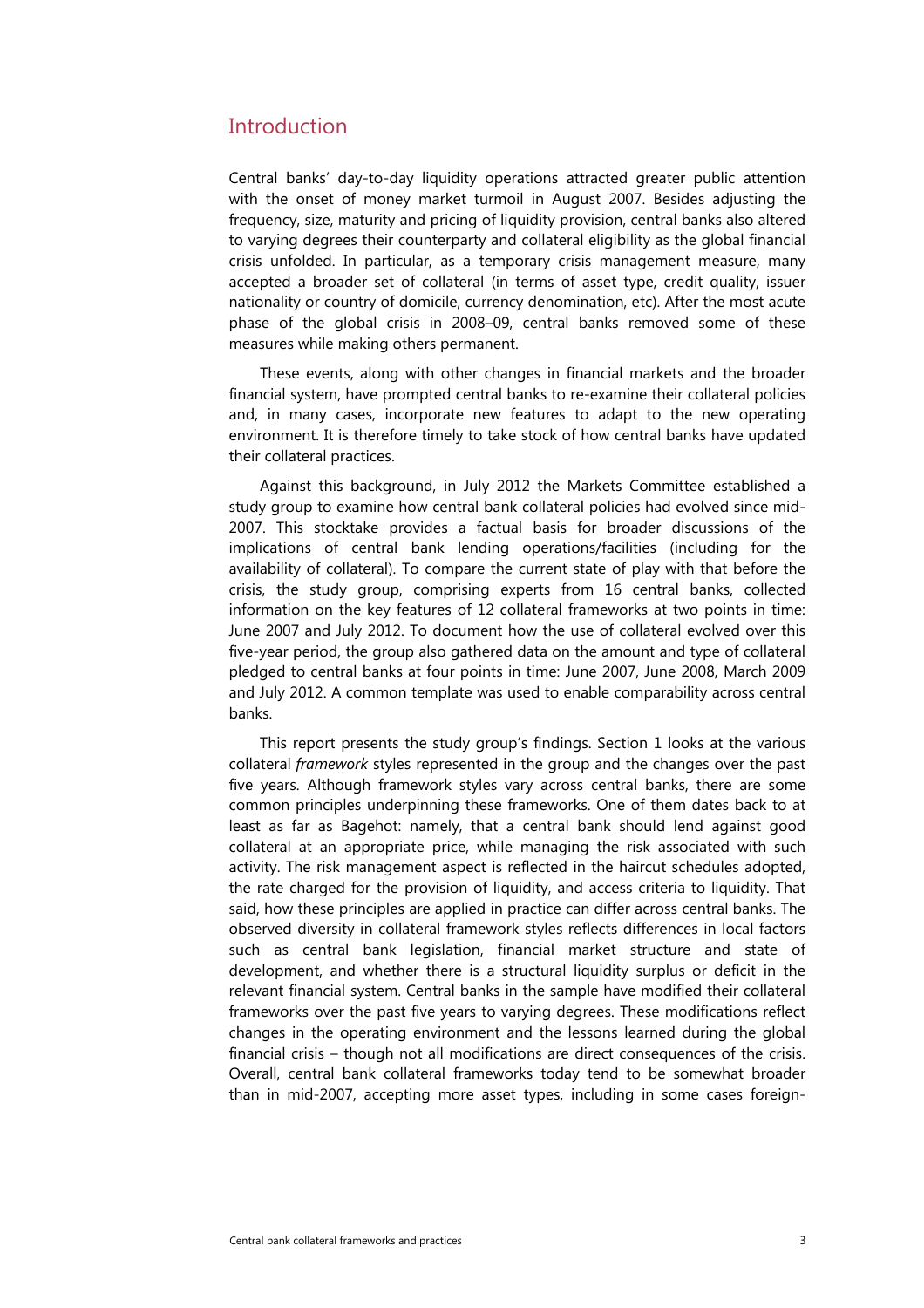<span id="page-9-0"></span>issued and/or foreign-currency assets (cross-border collateral).<sup>1</sup> The haircut/initial margin schedules today tend to be more granular, reflecting the information gained about the performance of different asset classes over time, and particularly in stressed conditions observed during the crisis.

Section 2 discusses the evolution in the actual *amount and composition* of collateral pledged to central banks during this period. The amount of collateral pledged typically increased during 2008–09 and declined afterwards. This reflects in some cases a stabilisation of market conditions since 2009, but in others the adoption of non-conventional easing through outright asset purchases. There is considerable diversity in the composition of collateral across central banks and across time. Notably, the data suggest that central banks with wide collateral frameworks do not always receive the full range of eligible collateral, nor do they necessarily always attract the least liquid assets, though the tendency for the latter is greater in stressed times than in less volatile times. Central banks can and do influence the relative cost of different types of eligible collateral by adjusting haircuts/initial margins and/or the pricing of lending operations and facilities (if collateral eligibility differs across operations and facilities). Financial sector regulations may also affect counterparties' choice over collateral use, though an investigation of the impact of regulatory factors and of the interaction with market conditions and central banks' collateral rules is beyond the scope of this report.

# 1. Collateral frameworks

This section looks at how collateral frameworks vary across central banks both in terms of basic styles (Section 1.1) and disclosure and credit assessment practices (Section 1.4). In doing so, it provides an organising taxonomy that can be used to compare and contrast the various frameworks. It notes that while common principles underpin central banks' approaches to collateral, how these principles are applied can differ considerably across jurisdictions because of local factors (Section 1.2). It also documents how collateral frameworks have changed since mid-2007 (Section 1.3).

The discussion refers mostly to the collateral rules and practices applying to standard market operations (OMOs)<sup>2</sup> and standing liquidity facilities (SFs)<sup>3</sup> of each central bank. Lender of last resort type emergency liquidity assistance (ELA) is specifically identified where necessary. Outright transactions are mentioned where relevant but not discussed specifically. The collateral, if any, provided by central

<sup>1</sup> Following the January 2006 report *Cross-border collateral arrangements* of the Committee on Payment and Settlement Systems, collateral is defined as foreign, or used *cross-border*, if, from the perspective of the jurisdiction in which the assets are accepted, at least one of the following is foreign: the currency of denomination, the jurisdiction in which the assets are located or the jurisdiction in which the issuer is established.

<sup>2</sup> Include repos and collateralised loans, typically conducted at the initiative of the central bank in the form of auctions or bilateral transactions.

<sup>3</sup> Include intraday, overnight and longer-term lending facilities that are accessed at the initiative of the counterparties.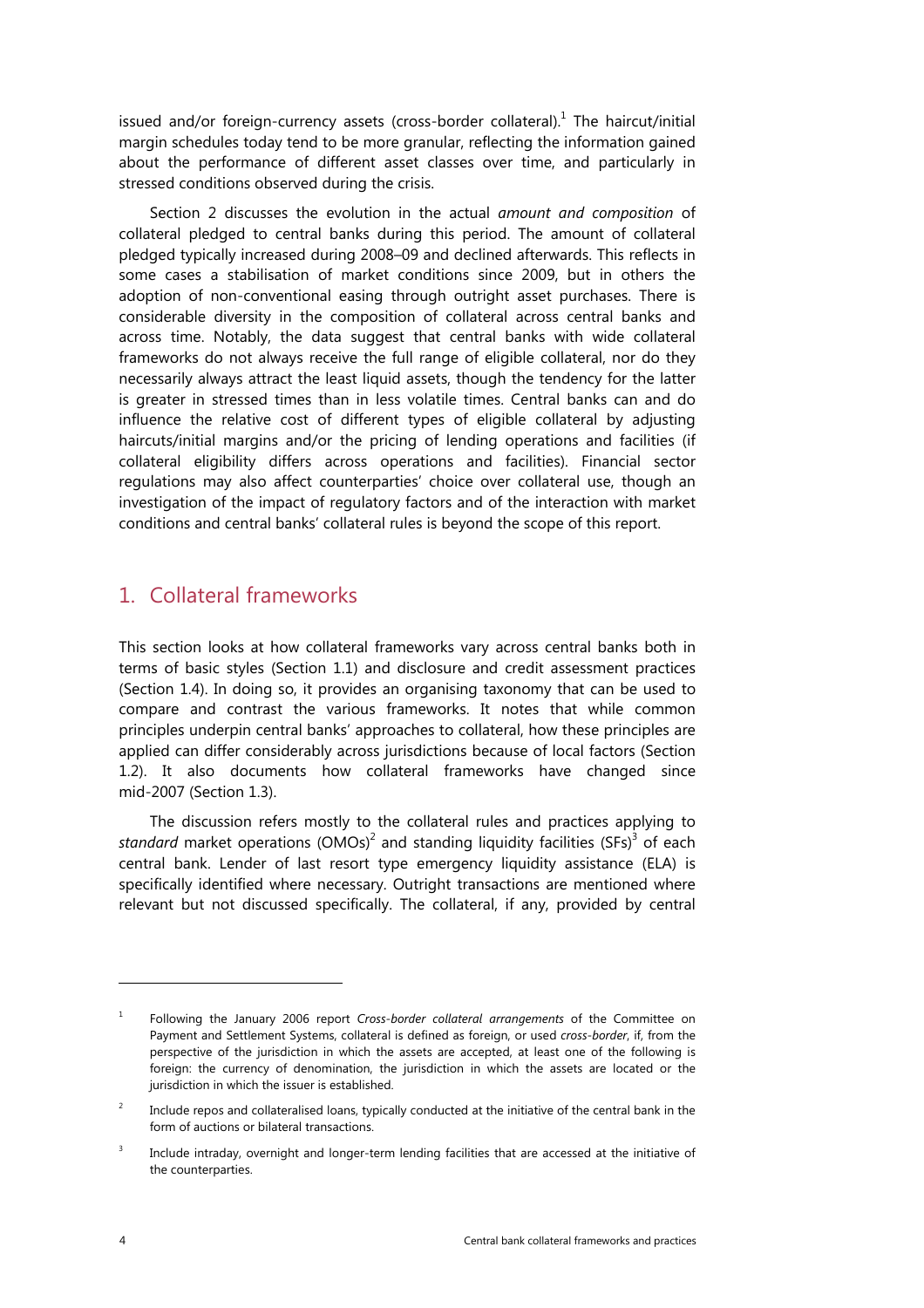<span id="page-10-0"></span>banks to facilitate liquidity absorption is not discussed here, as this is typically governed by a different set of rules.

#### 1.1 Basic styles: diversity across central banks

Among the 12 frameworks represented in the group, it is possible to identify three main points of differentiation.

**Uniform vs differentiated**. As of July 2012, five of the 12 frameworks apply *uniform* collateral eligibility to all lending operations and facilities (Table 1, column 1). The other seven frameworks have different sets of eligible collateral for different operations/facilities. In these *differentiated* frameworks, it is typical to see marginal lending or liquidity insurance facilities allow the use of less liquid collateral, while routine refinancing market operations allow only liquid collateral. This suggests that acceptance of less liquid collateral tends to be associated with lending with more penal pricing, in keeping with the principles of Bagehot, and to provide protection to the central bank's balance sheet.

**Narrow vs wide**. As to the range of asset classes that are accepted, both *narrow* and *wide* frameworks are represented (Table 1, column 2). For instance, in terms of eligible issuer types, the Reserve Bank of India (RBI) and the Monetary Authority of Singapore (MAS) have relatively narrow frameworks, accepting primarily (domestic) public sector securities (Table 1a). By contrast, the Eurosystem is an example of a uniformly wide framework, accepting also the obligations of financial and non-financial private sector entities. Some frameworks have narrow eligibility for some facilities and wider eligibility for others (eg CA, KR, MX, UK, US). This characterisation of narrow or wide is more nuanced when other eligibility requirements are taken into account. For example, the Swiss National Bank (SNB) is wide in terms of eligible issuer types and currencies, but is rather narrow with respect to ratings requirements (only very highly rated securities are eligible).

Some frameworks also have built-in **discretion** to allow the acceptance of additional types of collateral in some situations. For example, the Reserve Bank of Australia (RBA) framework permits the acceptance of related-party asset-backed securities (ABS), including self-securitisations, in "extraordinary circumstances" as determined by the central bank. The Bank of England (BoE) Extended Collateral Term Repo (ECTR) facility, which accepts a much wider range of collateral than do its other repo facilities, is part of the permanent operating framework but is activated only when the central bank sees "actual or prospective market-wide stress of an exceptional nature".<sup>4</sup>

**Earmarked vs pooled**. Currently, about half of the frameworks in the sample manage collateral in *earmarked* systems where the collateral delivered is earmarked for specific loans or repos (Table 1, column 3). A few others use *pooled* systems whereby collateral is pledged into a pool, with lending backed by the value of the whole pool and not linked to individual assets therein. The rest adopt *mixed* systems, with both earmarked and pooled collateral. Although whether collateral is

<sup>4</sup> In the BoE's Indexed Long-Term Repo (ILTR), by contrast, the amounts lent against "narrow" and "wider" collateral are determined by an auction mechanism (ie the level of stress is deduced from the bids), without any exercise of – or reliance on – central bank discretion.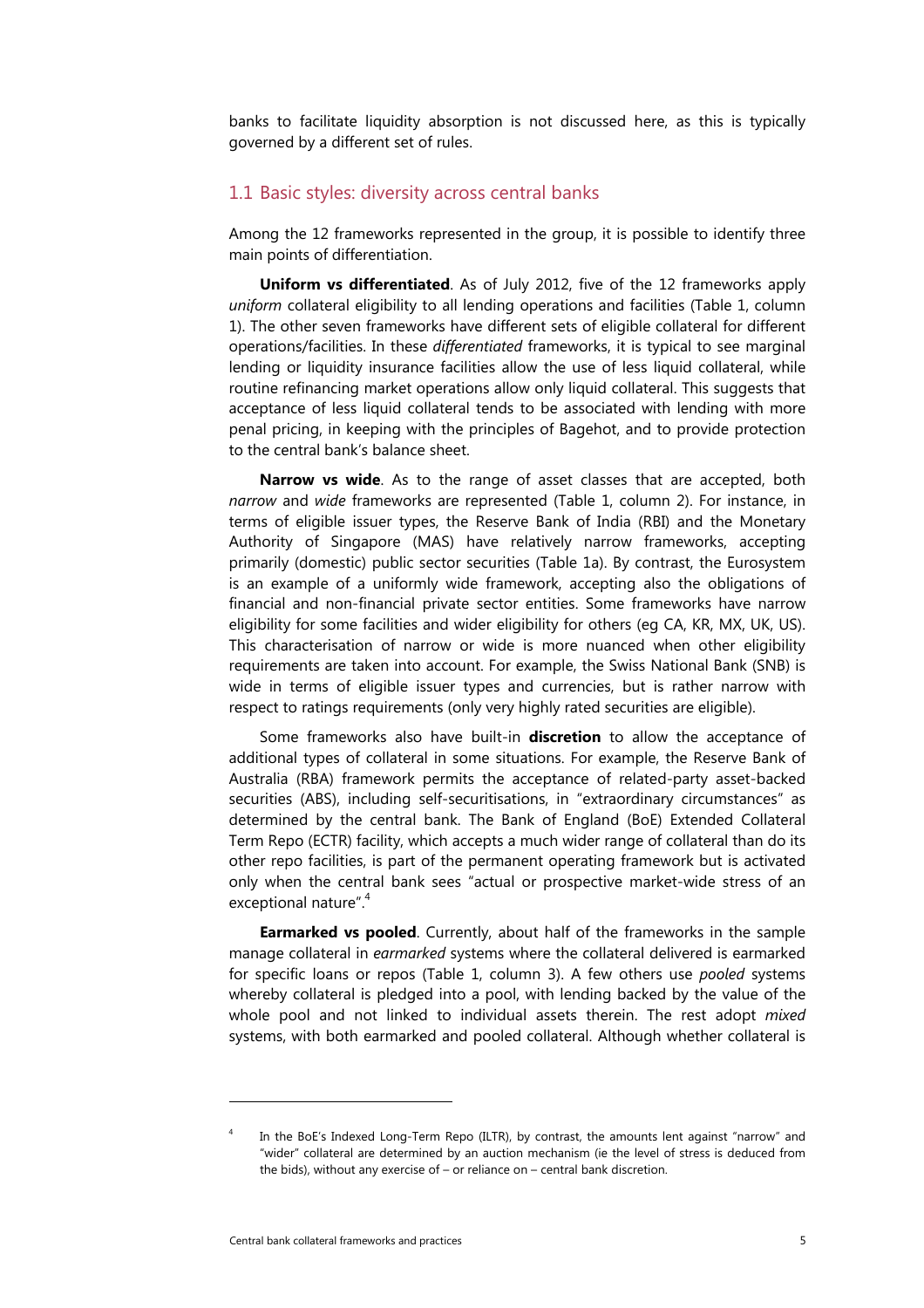#### Selected aspects of collateral framework styles

As of end-July 2012 Table 1

|                      | Uniform or<br>differentiated <sup>1</sup> | Narrow or wide <sup>2</sup><br>(in terms of issuer type)                                                                                            | Earmarked or<br>pooled $3$          | Counterparty eligibility for<br>lending operations/facilities <sup>4</sup>                                                                                                                                                                      |
|----------------------|-------------------------------------------|-----------------------------------------------------------------------------------------------------------------------------------------------------|-------------------------------------|-------------------------------------------------------------------------------------------------------------------------------------------------------------------------------------------------------------------------------------------------|
| Australia            | Uniform                                   | Wide                                                                                                                                                | Earmarked                           | Wide                                                                                                                                                                                                                                            |
| Canada               | Differentiated                            | Narrow for OMOs<br>Wider for SF                                                                                                                     | Earmarked for OMOs<br>Pooled for SF | OMOs are for Primary Dealers<br>SF is for payment system<br>(LVTS) participants                                                                                                                                                                 |
| Eurosystem           | Uniform                                   | Wide                                                                                                                                                | Mostly pooled <sup>5</sup>          | Wide (in terms of both type<br>and number)                                                                                                                                                                                                      |
| India                | Differentiated                            | Narrow (but in<br>different ways across<br>facilities)                                                                                              | Earmarked                           | LAF (OMO) and MSF (SF) are<br>for banks and Primary Dealers<br>SLF (SF) consists of (i) export<br>credit refinance to banks,<br>(ii) liquidity support to Primary<br>Dealers, (iii) special refinance<br>to financial institutions <sup>6</sup> |
| Japan                | Uniform                                   | Wide                                                                                                                                                | Pooled                              | Wide but varies with facility                                                                                                                                                                                                                   |
| Korea                | Differentiated                            | Narrow for OMOs<br>Wider for SF                                                                                                                     | Earmarked for OMOs<br>Pooled for SF | Narrow for OMOs<br>Wider for SF                                                                                                                                                                                                                 |
| Mexico               | Differential <sup>7</sup>                 | Narrow for OMOs<br>Wider for SF                                                                                                                     | Earmarked                           | OMOs are for all local banks<br>SF for private sector banks only                                                                                                                                                                                |
| Singapore            | Differentiated $7$                        | Narrow (narrower for<br>OMOs than for SF)                                                                                                           | Earmarked                           | Primary Dealers only for OMOs<br>All RTGS participants for SF                                                                                                                                                                                   |
| Sweden               | Uniform                                   | Wide                                                                                                                                                | Mostly pooled                       | Wide                                                                                                                                                                                                                                            |
| Switzerland          | Uniform                                   | Wide                                                                                                                                                | Earmarked for OMOs<br>Pooled for SF | Wide (both in terms of type<br>and country of domicile)                                                                                                                                                                                         |
| United<br>Kingdom    | Differentiated $7$                        | Varies with facility:<br>"narrow" for RTGS, ST,<br>OSF; "narrow"+"wider"<br>for ILTR; include also<br>"extended" for DWF,<br>ECTR, FLS <sup>8</sup> | Earmarked                           | Varies with facility: banks only<br>for liquidity insurance; some<br>non-bank financial institutions<br>can participate in short-term<br>OMOs <sup>9</sup>                                                                                      |
| <b>United States</b> | Differentiated                            | Narrow for OMOs<br>Wide for SF                                                                                                                      | Earmarked for OMOs<br>Pooled for SF | Primary Dealers only for OMOs<br>Wide for SF                                                                                                                                                                                                    |

 $1$  Uniform = same collateral eligibility for all lending (OMO and SF) in the normal monetary operating framework; differentiated = different collateral eligibility for different types of lending.

 $^2$  Narrow = essentially only one type of eligible issuers (typically sovereigns/public sector); wide(r) = more than one type of issuers.

 $3$  Earmarked = collateral delivered is earmarked for specific loans or repos; Pooled = collateral is pledged into a pool, with lending backed by the value of the whole pool and not linked to individual assets therein.

 $4$  Narrow = restricted to a selected few institutions (eg a primary dealer only type system).

<sup>5</sup> Bank of Spain is currently the only Eurosystem national central bank with both earmarked and pooled collateral, which give counterparties more flexibility.

 $6$  LAF = Liquidity Adjustment Facility; MSF = Marginal Standing Facility; SLF = Standing Liquidity Facility.

 $7$  Became differentiated only within the previous five years (ie after June 2007).

8 RTGS = Real time gross settlement (payment system); ST = short-term OMOs; OSF = Operational Standing Facility; ILTR = Indexed Long-Term Repo; DWF = Discount Window Facility; ECTR = Extended Collateral Term Repo; FLS = Funding for Lending Scheme.

<sup>9</sup> Regular short-term (one-week) OMOs are currently suspended.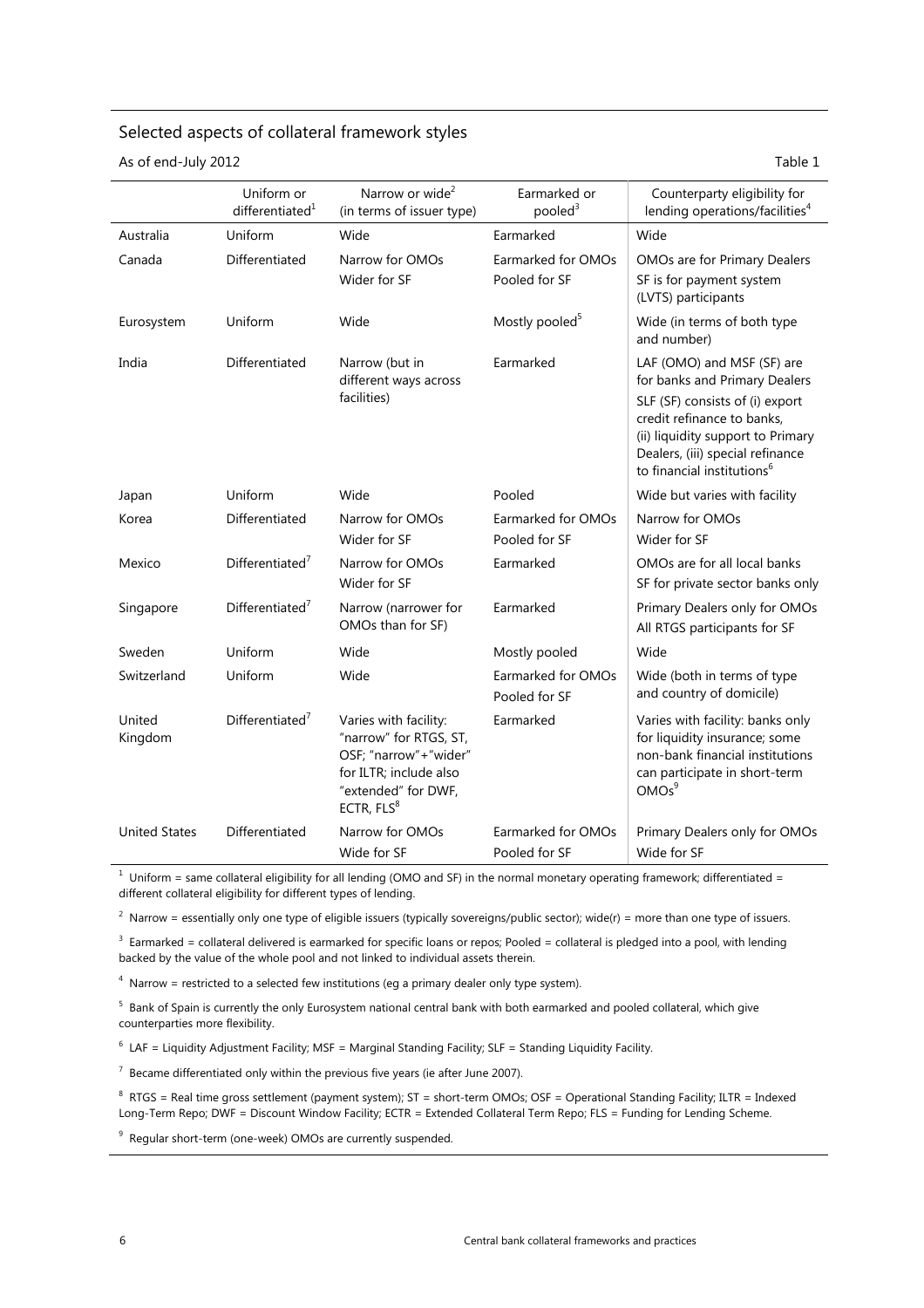<span id="page-12-0"></span>pooled or earmarked does not affect eligibility, it has implications for how counterparties choose to use collateral (see Section 2).

# 1.2 Factors affecting the choice of collateral framework

The principles underpinning collateral frameworks across central banks tend to be similar. In general, there is a preference for assets that have low credit risk and price risk, assets that are liquid, as, in extremis, a central bank may need to sell the assets, and assets where risk can be equalised (mainly through the use of haircuts). In practice, however, the principles are applied in quite different ways to achieve policy goals. This reflects a number of factors:

#### 1.2.1 Structural and institutional features

Key aspects of the **framework for monetary policy implementation**, such as the operating target (eg overnight rate, other rates, or quantities), reserve arrangements (eg over what period a bank has to meet a reserve requirement) and interest rate corridors influence how frequently a central bank needs to inject (or withdraw) liquidity. For example, central banks with exchange rate operating targets may need to design frameworks around the need to both inject and withdraw system liquidity, potentially for prolonged periods of time.

**Particular institutional arrangements** involving the central bank also play a role. For instance, if the government banks with the central bank (rather than with a commercial bank), government flows such as spending and tax receipts will affect system liquidity. The central bank needs to be able to manage the liquidity impact of such flows, factoring this into its market operations and collateral framework.

The same argument holds for other autonomous factors, ie flows that add to or subtract from system liquidity. These include foreign exchange flows, as mentioned earlier, and the system's demand for banknotes.

Some systems have **structural liquidity positions** – the typical state of system liquidity each day before the central bank conducts any liquidity management operations – that are persistently in surplus or deficit. Central banks in systems with structural surpluses typically absorb (rather than provide) liquidity. Accordingly, they tend to have less need for a broad range of eligible collateral than do central banks that face structural liquidity deficits.

Differences in **institutional profiles** can also lead to variances in approaches to collateral eligibility. In some jurisdictions (eg US), liquidity-providing OMOs are accessible only by a select group of securities firms (Primary Dealers), while SFs are open to a larger and more diverse group of deposit-taking institutions (Table 1, column 4). Reflecting this difference across facilities, OMOs accept only government securities, agency securities and agency mortgage-backed securities (MBS) as collateral, while SFs accept a much wider range of assets. By contrast, in jurisdictions that adopt a uniformly wide counterparty eligibility (eg Eurosystem, SNB), collateral eligibility must also be broad enough to accommodate both big and small counterparties with different business models and countries of domicile.

#### 1.2.2 Market size and state of development

Central banks' choice of collateral framework can be influenced by the **availability of high-quality liquid assets**. For instance, in jurisdictions with sufficiently large supplies of actively traded domestic government bonds, such bonds could well be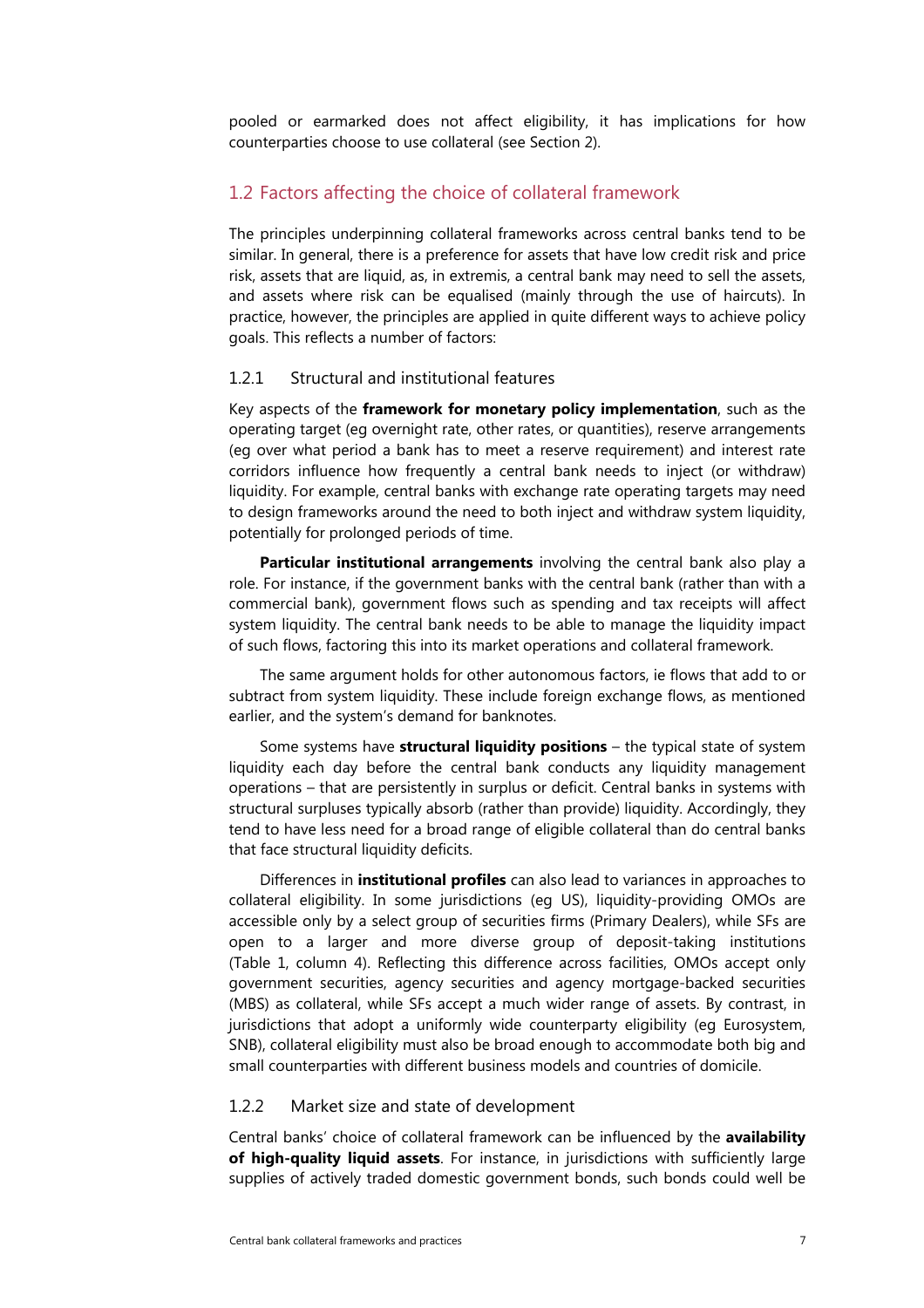<span id="page-13-0"></span>the predominant type of eligible collateral for central bank operations. By contrast, in jurisdictions where government bonds are relatively scarce (due to a lack of bond issuance given a history of fiscal surpluses or small deficits) or are not sufficiently actively traded, central banks may accept a broader range of collateral, including private sector securities and foreign currency-denominated assets, to ensure that counterparties have sufficient eligible assets to access central bank liquidity.

Some collateral frameworks may also reflect a secondary aim of **promoting the development of certain financial markets**, such as the market for certain assetbacked securities. Central bank eligibility tends to improve the liquidity of these securities.

#### 1.2.3 Legal and governance characteristics

**Legal characteristics** can influence collateral frameworks because they speak to the ease – and the degree of certainty – with which security interests can be effected. For example, central banks might take residential mortgage-backed securities (RMBS) as collateral but not individual mortgage loans from banks, even though the underlying asset is the same.

Some **central bank laws** have clear provisions on what asset types can or cannot be accepted as collateral or in outright purchases. Central banks that operate under a relatively restrictive legal framework would normally have less scope to expand collateral eligibility than do those that face fewer legal restrictions in this area.

The **availability of credit assessment expertise** within central banks also can influence the choice of collateral framework. To reduce mechanistic reliance on external credit ratings agencies, some central banks have developed internal credit assessment teams that can undertake sophisticated risk assessments and calculate relevant haircuts so that risk can be equalised. The build-up of such in-house expertise has in some cases meant an increased preparedness to accept collateral that might not otherwise have been part of standard collateral frameworks (see below).

## 1.2.4 History

History also plays a part in the development of collateral frameworks. For example, the Eurosystem's uniformly wide framework, which accepts obligations of both financial and non-financial private sector entities, reflects the wide range of collateral frameworks across the member national central banks prior to the creation of the euro.

The path of financial development, including the order in which various asset classes have developed depth and liquidity, has often varied across countries and resulted in differences in collateral frameworks. Likewise, past experiences with market turmoil, which again vary across jurisdictions, can inform current and future choices of collateral frameworks.

# 1.3 Changes over the past five years

During the height of the financial crisis in 2008–09, a number of central banks introduced, to varying degrees, crisis management measures such as a *temporary* acceptance of additional types of collateral, a *temporary* lowering of the minimum rating requirements of existing eligible collateral or a *temporary* relaxation of haircut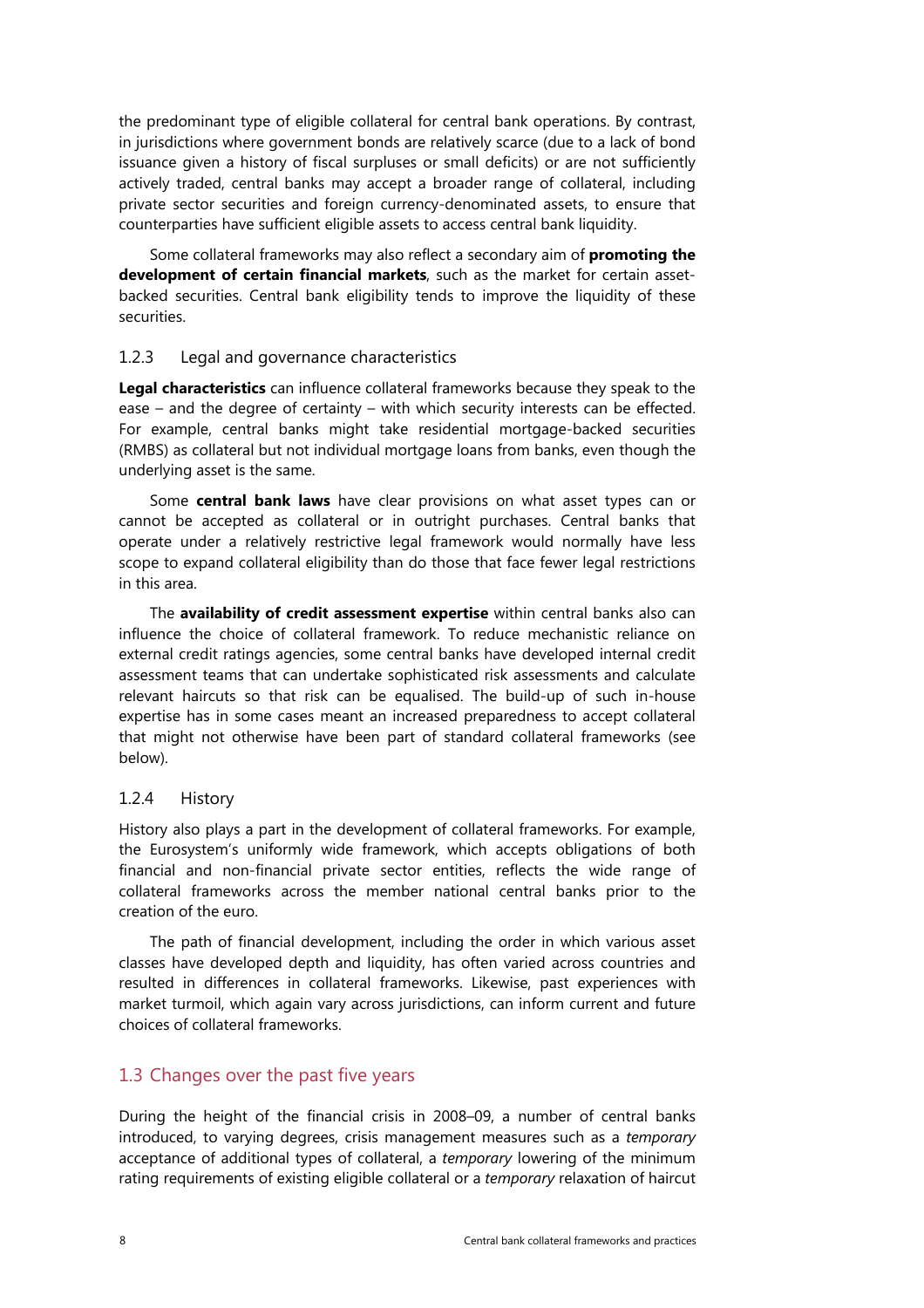<span id="page-14-0"></span>standards. Many of these temporary changes have expired. One notable exception is the Eurosystem, which currently still has a number of temporary measures (eg acceptance of some ABS with lower initial ratings, additional credit claims that satisfy national central bank-specific eligibility criteria and some foreign currencydenominated securities issued and held in the euro area;<sup>5</sup> the introduction of temporary measures to broaden collateral availability was also accompanied by some adjustments to risk control).

Central banks have by and large moved back to more normal collateral frameworks, but with changes which often reflect, among other things, the lessons learned about the performance of various asset classes though the crisis.

Some observations on how the current frameworks compare with the pre-crisis versions are outlined below. While some central banks have explicitly incorporated selected elements of their crisis measures into their revised frameworks, **not all of the observable changes are related to crisis management**. Some new features are simply the result of normal periodic reviews and updating to make the collateral framework consistent with developments in the broader financial system (including regulatory changes) and the market environment.

#### 1.3.1 Mid-2007 versus now: key themes

**Collateral type**. Many collateral frameworks represented in the group are now broader than they were in mid-2007 (Table 1a). Some central banks now include foreign currency assets in their normal framework (eg CA, JP, MX, SG)<sup>6</sup> or foreign*issued* domestic currency assets (eg AU, SG) in at least some lending facilities, if not all. In addition to foreign assets, new types of domestic assets have also become eligible at a number of central banks, eg AU (covered bonds), $7$  CA (bank-sponsored ABCP, non-mortgage loan portfolio), Eurosystem (fixed-term deposits, additional types of credit claims), JP (obligations of real estate investment corporations, loans on deeds to municipal governments), KR (credit securities), $^8$  MX (MBS), SE (own covered bonds, some types of debt instruments issued by banks), US (covered bonds, term deposit facility), $^{9}$  and UK (addition of the "extended" collateral set, also reclassification of assets in the "narrow" and "wider" sets). $^{10}$ 

<sup>5</sup> Easier implementation is the main reason for adding foreign-currency securities issued and held in euro area, but not those from outside the euro area (the latter may entail more legal hurdles).

<sup>6</sup> See Section 1.3.3 for a further discussion of the acceptance of foreign currency collateral.

<sup>7</sup> Bank debt issued under the temporary government guarantee programme established at the height of the crisis in 2008 have also been included as eligible collateral, though at the time of writing these instruments have nearly all matured and will soon no longer be relevant.

<sup>8</sup> Credit securities refer to credit claims such as commercial bills acquired by financial institutions through loans. Bank debentures and special law bonds (similar to agency securities) were temporarily included as eligible collateral from November 2008 to November 2009.

<sup>9</sup> See footnote 7.

<sup>10</sup> See www.bankofengland.co.uk/markets/Documents/marketnotice110211.pdf for details of the asset reclassification.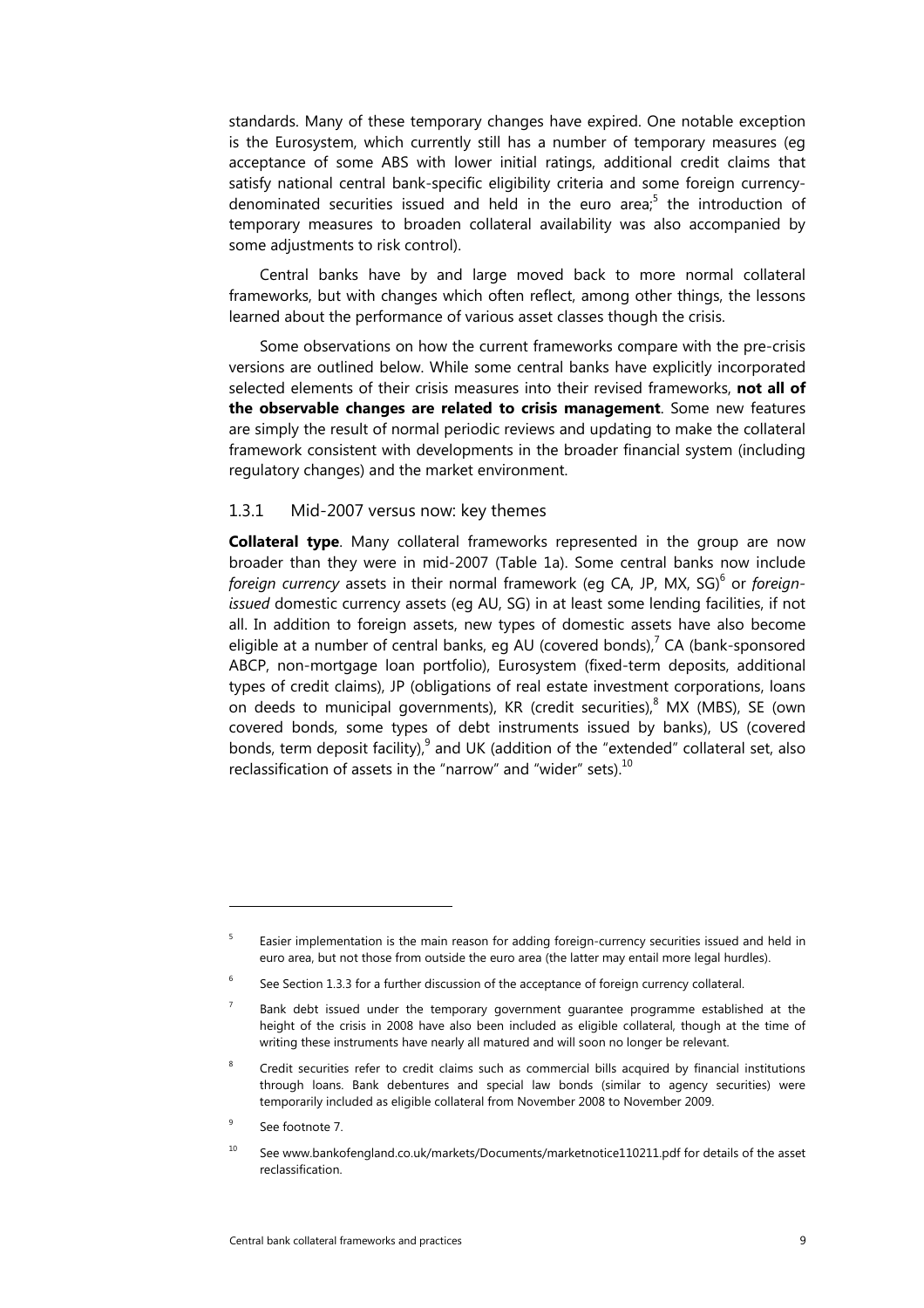#### Eligibility of key asset types

As of end-July 2012 **Table 1a** and the state of the state of the state of the state of the state of the state of the state of the state of the state of the state of the state of the state of the state of the state of the s

|                      | Public               | Financial      | Covered              | Other                         | Corporate       | Non-                    |                      | Cross-border <sup>3</sup> |
|----------------------|----------------------|----------------|----------------------|-------------------------------|-----------------|-------------------------|----------------------|---------------------------|
|                      | sector<br>securities | entity<br>debt | bonds                | asset-<br>backed <sup>1</sup> | debt            | securities <sup>2</sup> | Issuer               | Currency                  |
| Australia            | $\checkmark$         | $\checkmark$ + | $\boxed{\checkmark}$ | $\boxed{\checkmark}$          | $\triangledown$ |                         | $\boxed{\checkmark}$ |                           |
| Canada               | $\checkmark$         | $\checkmark$   |                      | $\boxed{\text{V}}$            | $\checkmark$    | ☑                       | $\checkmark$ +       | ☑                         |
| Eurosystem           | $\checkmark$         | $\checkmark$   | $\checkmark$         | $\checkmark$                  | $\checkmark$    | $\checkmark$ +          | $\sqrt{4}$           | $(\boxtimes)^5$           |
| India                | $\checkmark$         |                |                      |                               |                 | $\checkmark$            |                      |                           |
| Japan                | $\checkmark$ +       | ☑              |                      | $\checkmark$                  | $\checkmark$ +  | $\checkmark$ +          | ✓                    | ☑                         |
| Korea                | $\checkmark$         |                |                      |                               |                 | $\checkmark$            |                      |                           |
| Mexico               | $\checkmark$         | $\boxtimes$    |                      | $\boxed{\text{V}}$            | $\boxtimes$     | $\checkmark$            | $\boxed{\checkmark}$ | ☑                         |
| Singapore            | $\checkmark$ +       |                |                      |                               |                 |                         | $\boxed{\checkmark}$ | $\boxed{\checkmark}$      |
| Sweden               | $\checkmark$         | $\boxtimes$    | $\checkmark$ +       | $\checkmark$                  | $\checkmark$    |                         | $\checkmark$         | $\checkmark$              |
| Switzerland          | $\checkmark$         | $\checkmark$   | $\checkmark$         |                               | $\checkmark$    |                         | $\checkmark$ +       | $\checkmark$ +            |
| United<br>Kingdom    | $\checkmark$         | ☑              | ☑                    | ☑                             | ☑               | ☑                       | $\checkmark$         | $\checkmark$ +            |
| <b>United States</b> | ✓                    | $\checkmark$   | $\checkmark$ +       | $\checkmark$                  | $\checkmark$    | $\nu + 6$               | $\checkmark$         | ✓                         |

Excludes assets that were temporarily eligible during the global financial crisis but are no longer eligible as of July 2012.

 $\checkmark$  = this asset type is eligible as collateral

 $\sqrt{+}$  = there are more eligible sub-types of this asset now compared with mid-2007

 $\mathbb{Z}$  = this asset type is newly eligible (eligibility began sometime after mid-2007)

 $1$  Other asset-backed = securities such as ABS, MBS, RMBS, CMBS, ABCP.

 $^2$  Non-securities = assets such as loans or other credit claims that are not securitised, deposits at central banks, etc.

 $3$  Cross-border/Issuer = obligations issued by foreign entities, can be denominated in any currency; Cross-border/Currency = assets denominated in foreign currencies.

<sup>4</sup> For marketable securities only; but must be issued in the euro area.

<sup>5</sup> There were two periods of this extension: 13 November 2008–31 December 2009 and again from 9 November 2012 (still in place at the time the report was finalised).

<sup>6</sup> Denotes mainly the addition of Term Deposit Facility deposits (a new central bank facility) as eligible collateral for the Discount Window, not expansion of eligibility in the more traditional sense.

**Minimum rating requirements**. Some central banks have adjusted their credit rating thresholds. A few have lowered the minimum rating requirements for at least some assets, eg AU (securities of deposit-taking intermediaries), Eurosystem (marketable securities and credit claims), SE (all assets, which are also all marketable). To diversify the credit assessment methodologies used, the Bank of Canada (BoC) now requires at least two ratings for assets to be pledged to the Standing Liquidity Facility. More generally, many central banks have endeavoured to reduce the role that credit ratings play in their collateral frameworks, with ratings being a guide and trigger for a review of collateral eligibility rather than a hardedged criterion.<sup>11</sup> For example, after publicly affirming in 2010 that it always forms

<sup>&</sup>lt;sup>11</sup> This trend is in line with the October 2010 FSB principles for reducing mechanistic reliance on credit ratings (*Principles for reducing reliance on CRA ratings*). In particular, Principle III.1 says, "Central banks should reach their own credit judgements on the financial instruments that they will accept in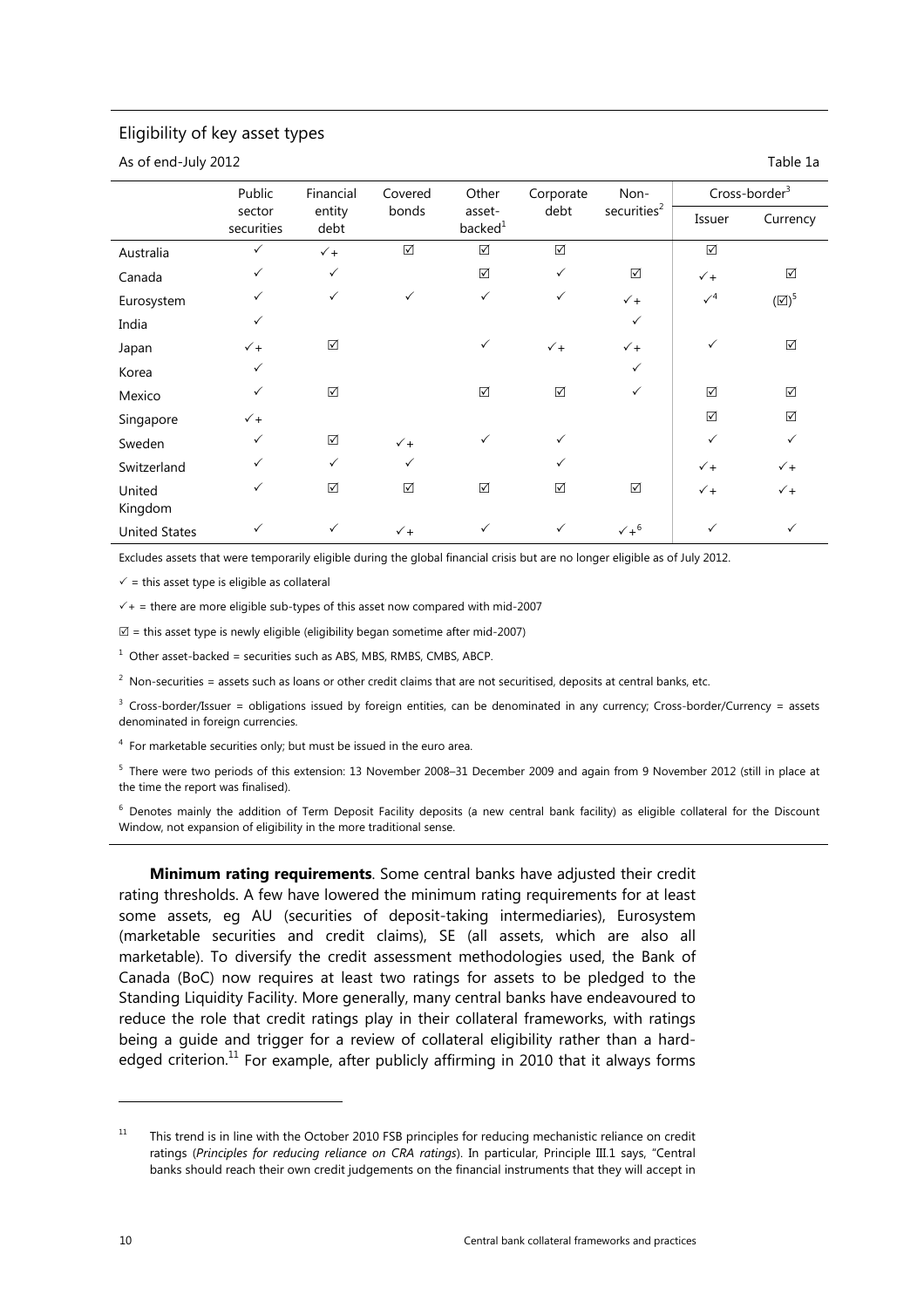its own independent view about collateral, the BoE removed in 2011 most references to credit ratings in its published framework. In particular, the "narrow" collateral set is now a defined list of sovereign securities that are judged by the central bank to be *robustly liquid* in almost all conditions, obviating the need for any external rating requirements. The "wider" collateral set still refers to credit ratings but only as one of several indicators of likely eligibility of ABS – actual eligibility is determined by the BoE's own analysis of the underlying collateral.

**Valuation haircuts (or initial margins)**. Some central banks have adjusted, as part of their periodic reviews, the *size* of haircuts applied to collateral, eg JP (lower across the board), US (lower for some collateral, especially in longer-duration buckets, for the Discount Window), and SE (higher add-on haircuts for foreign exchange risk for USD- and JPY-denominated collateral to reflect higher FX volatility).12 Some others have even revised the *structure* of their haircut schedules, in some cases adopting a more granular approach that shows more sensitivity to the various characteristics (type, maturity, credit, liquidity) of assets and their performance through the cycle and particularly in stressed market conditions, eg AU (new schedule in 2012), CA (review in 2010), Eurosystem (added a fifth liquidity category for marketable assets, made haircuts vary also with credit quality steps). In 2009 Korea shifted from using initial margins to using haircuts for its standing facilities $13$ 

**Other risk control measures**. In addition to adjusting haircuts, there are examples of other risk controls being adjusted. The BoC recently introduced a more formalised margin call policy to all its term repo operations.<sup>14</sup> In addition, for nonmortgage loan portfolios (made eligible during the crisis, but now retained as part of the normal framework), it has lowered the concentration limit to 20% of total collateral pledged (down from 100% during the crisis). This also means that the concentration limit can now be used as an additional lever for scaling the eligible set of collateral up or down if needed. Sveriges Riksbank has removed the concentration limit on self-issued covered bonds (when these bonds were first accepted during the crisis, there was a limit of 25% of a borrower's total collateral value). From 2014, however, it will apply concentration limits on lower-rated securities and "close link" securities to discourage banks from pledging too much less liquid collateral to the central bank.<sup>15</sup> When the BoE reclassified the eligible assets in its "narrow" and "wider" sets in 2011, the concentration limit on "narrow" (ie most robustly liquid) collateral was dropped, but other collateral pledged to

market operations, both as collateral and as outright purchases. Central bank policies should avoid mechanistic approaches that could lead to unnecessarily abrupt and large changes in the eligibility of financial instruments and the level of haircuts that may exacerbate cliff effects."

<sup>12</sup> This change in turn has implications for the add-on margins for foreign currency-denominated lending (see Section 1.3.3).

<sup>&</sup>lt;sup>13</sup> This shift has to do with the fact that SF lending is in the form of loans, not repos. Prior to the change, there were initial margins but no built-in procedures for variation margins (mark to market). Switching to valuation haircuts helps to take into account better changes in market risk over the life of the loan.

<sup>&</sup>lt;sup>14</sup> For more details on this policy, see www.bankofcanada.ca/wp-content/uploads/2012/12/margin\_ call\_practice\_domestic\_operations.pdf.

<sup>&</sup>lt;sup>15</sup> One of the changes resulting from a post-crisis review of collateral policy, announced on 5 October 2012. See www.riksbank.se/en/Press-and-published/Press/Notices/2012/Changed-regulations-forcollateral/.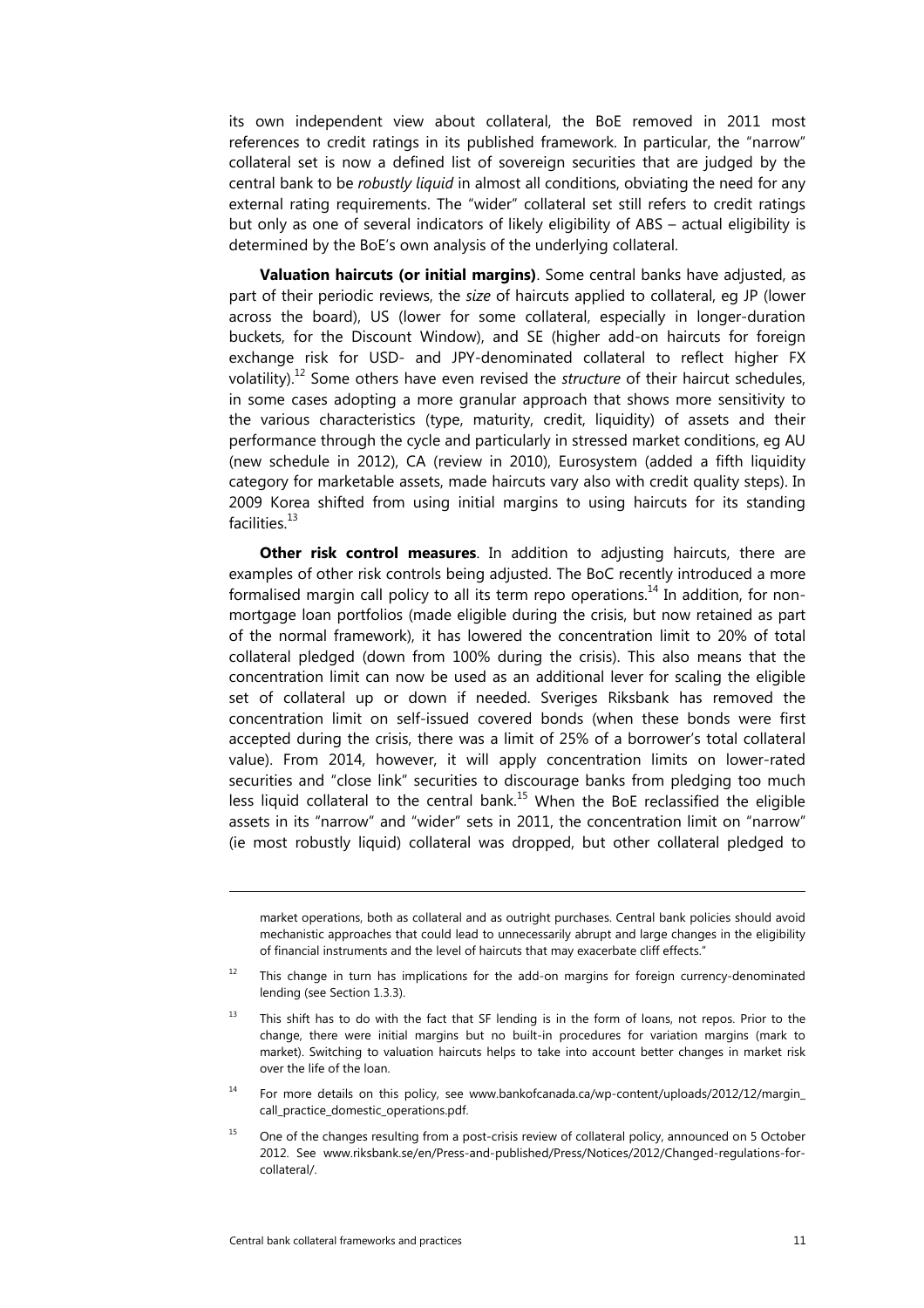<span id="page-17-0"></span>OMOs continues to be subject to a per issuer concentration limit equal to the greater of GBP 250 million or 25% of the total market value of securities delivered for OMOs.<sup>16</sup> The Eurosystem also introduced a concentration limit for the use of unsecured bank bonds.

**Collateral management**. Two Eurosystem central banks migrated from an earmarked system to a pooled system (FR in February 2008 and IT in June 2010). The BoE is currently preparing to implement a Single Collateral Pool model.

#### 1.3.2 Changes due to introduction of new operations or facilities

Some of the changes in collateral policies are linked to the adoption of new operations/facilities in central banks' permanent operating frameworks. A number of central banks have introduced **new standing liquidity facilities**, eg CA (Overnight Standing Purchase and Resale Agreement Facility for Primary Dealers),<sup>17</sup> IN (marginal standing facility in 2011, but takes same narrow collateral at OMOs), MX (liquidity lending facility in 2008, which takes a broader set of collateral than do OMOs).

Two central banks have introduced **securities lending/borrowing facilities** for liquidity insurance or management purposes, eg KR (December 2011, for the central bank to borrow securities to do reverse repos in normal times, and to lend highquality securities to counterparties in stressed times) and UK (Discount Window Facility (DWF) in October 2008, which lends gilts against the "extended" eligible collateral set).

The BoE's Extended Collateral **Term Repo** (ECTR) facility (a contingent liquidity insurance facility introduced in 2011, first activated in June 2012) also accepts this "extended" set of DWF-eligible collateral.<sup>18</sup> The Indexed Long-Term Repo (ILTR) OMO, introduced in 2010 to permanently replace the extended long-term repos introduced in late 2007 as a temporary measure, only accepts "narrow" and "wider" but not "extended" collateral.

Two central banks have started issuing **central bank bills** (SNB in 2008, MAS in 2011), which in turn have become eligible collateral for these central banks.

## 1.3.3 Cross-border aspects

Over the past five years, a few central banks have joined the Riksbank, SNB, BoE and Federal Reserve in including some *foreign currency assets* as eligible collateral.

The BoC has included US Treasuries as eligible collateral for its Standing Liquidity Facility since 2008. The Bank of Japan (BoJ) began to accept in 2009 US, UK, German and French government securities denominated in their respective national currencies. The MAS also established cross-border collateral arrangements

<sup>&</sup>lt;sup>16</sup> This concentration limit applies to the Indexed Long-Term Repo (ILTR) but not to the Extended Collateral Term Repo (ECTR) facility. The BoE has discretion to vary haircuts on highly concentrated positions.

<sup>&</sup>lt;sup>17</sup> This facility is available to Primary Dealers even if they are not LVTS (Large Value Transfer System) participants. LVTS participants already had access to the BoC's standing liquidity facility.

<sup>&</sup>lt;sup>18</sup> DWF collateral is also used in the special Funding for Lending Scheme launched in July 2012, which lends UK Treasury bills to banks and building societies to incentivise them to lend to the real economy.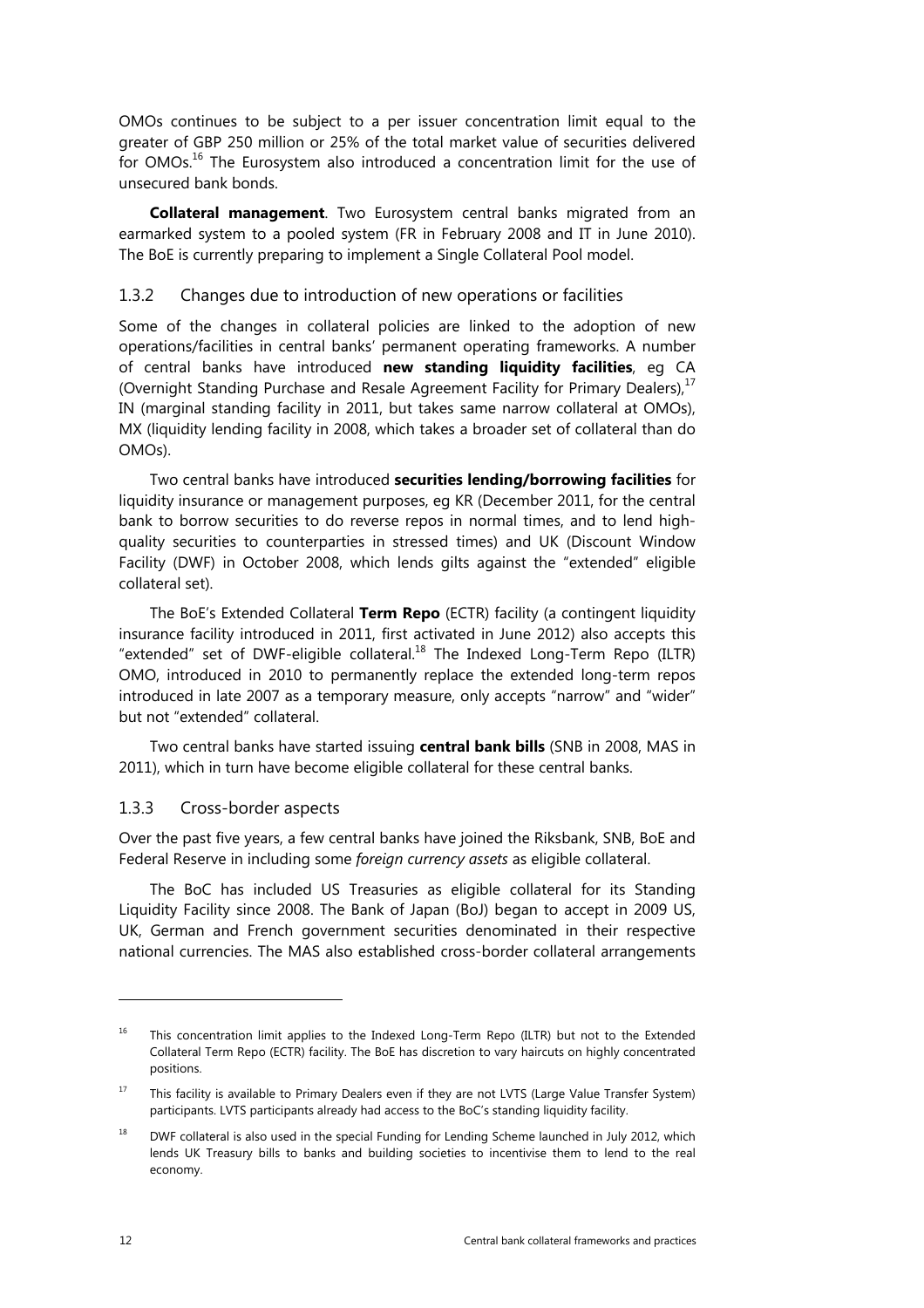with seven central banks, thereby allowing USD, EUR, GBP, THB and MYR assets (cash, government securities and/or central bank securities, depending on the central bank) to be used at its standing facility. The Bank of Mexico has added US dollar deposits at the central bank as eligible collateral for OMOs (retaining a measure introduced during the crisis) and also made US dollar deposits and US dollar-denominated Mexican federal government securities eligible for its liquidity lending facility (part of the strategy to widen the eligible collateral for this facility).

Two central banks that have long accepted foreign assets have also broadened the range of eligible currencies and issuer nationalities (CH, $^{19}$  UK).

To compensate for FX risk, some central banks charge an add-on haircut (or simply a larger than otherwise valuation markdown or initial margin) when foreign currency-denominated collateral is used to secure domestic currency lending, eg CA (additional 4 percentage point haircut for US Treasuries), Eurosystem (16% or 26%, depending on the currency denomination of the temporarily accepted securities). $^{20}$ SE (additional 3, 4 or 5 percentage point haircut depending on the foreign currency), $^{21}$  UK (additional 6 or 8 percentage point haircut depending on the foreign currency), and US (in most cases, a 6 percentage point higher margin compared with similar but USD-denominated instruments).

Similarly, special collateral rules may apply in foreign currency lending operations to account for FX risk, eg Eurosystem (on top of usual haircuts, an additional margin of 12% for USD repos), $^{22}$  SE (on top of usual haircuts, an additional margin equal to the add-on haircut for foreign currency-denominated collateral), UK (additional haircuts of 6 or 8 percentage points, depending on the currency denomination of the non-USD securities, for USD repos).

One notable exception is the SNB, which applies no valuation haircut to collateral used in open market operations, regardless of the asset type and currency denomination of the collateral. The earmarked collateral in these operations is revalued twice daily to ensure sufficient coverage. The collateral rules for US dollar repos are the same as those for Swiss franc repos.

<sup>&</sup>lt;sup>19</sup> The SNB broadened the list of eligible collateral with effect from October 2007, but plans for this change predate the onset of financial market turmoil.

<sup>20</sup> On 6 September 2012, the ECB Governing Council announced, among other additional measures to preserve collateral, the acceptance of marketable debt instruments denominated in USD, GBP and JPY (but issued and held in the euro area, by issuers established in the European Economic Area) as eligible collateral in Eurosystem credit operations until further notice. On 10 October 2012, guidelines related to this temporary measure were adopted. See www.ecb.europa.eu/ecb/legal/pdf/l\_28420121017en00140015a.pdf.

Currently, the four eligible European currencies are assigned the same additional haircuts (3 percentage points). Starting from mid-April 2013, there will be slightly more differentiation across these currencies (GBP versus EUR, DKK, NOK) and the size of additional haircuts will be increased for all seven eligible currencies.

<sup>&</sup>lt;sup>22</sup> USD operations are governed by a different legal framework from that for EUR operations.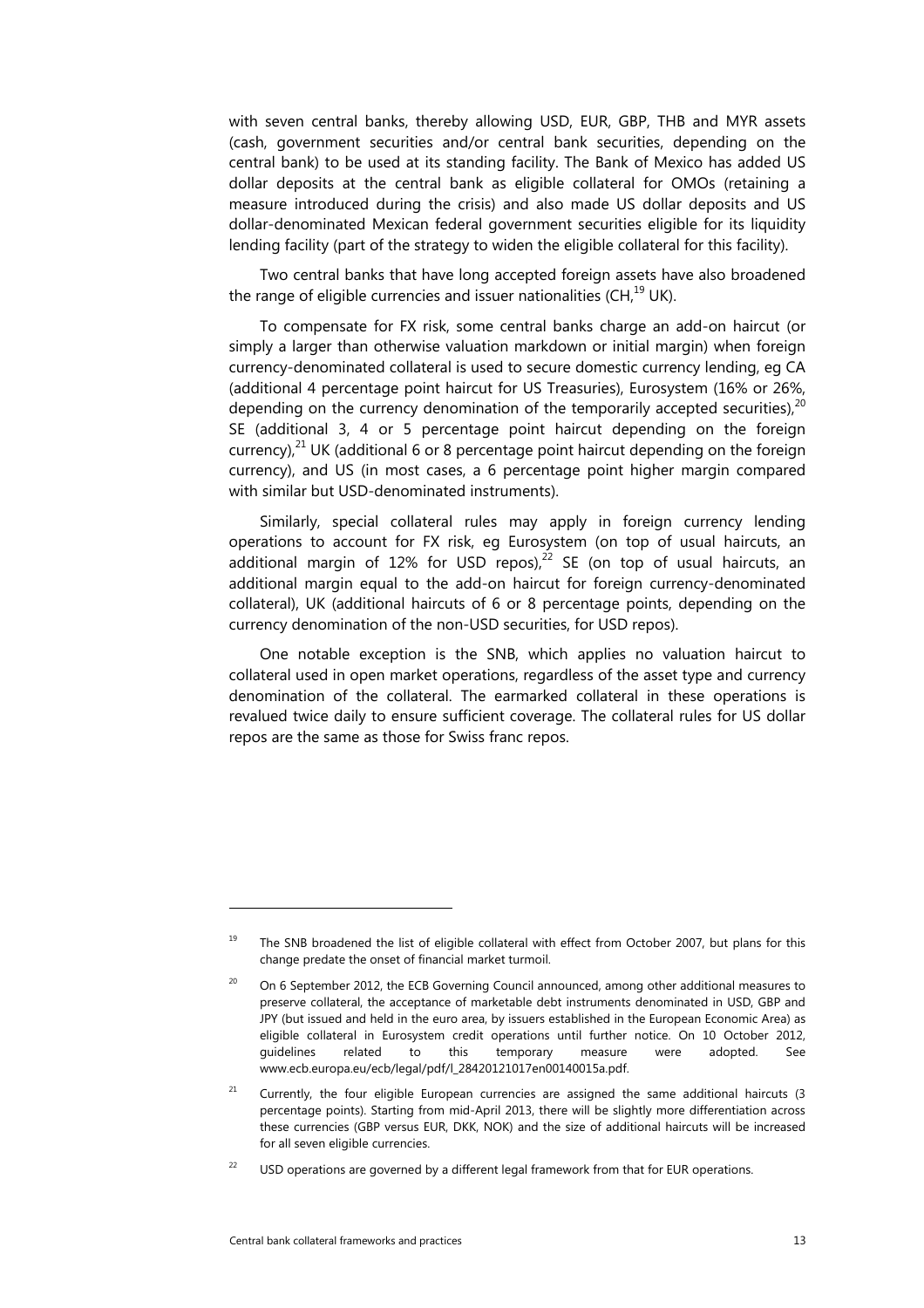# <span id="page-19-0"></span>Disclosure practices and credit assessment approaches

As October 2012 **Table 2** and the contract of the contract of the contract of the contract of the contract of the contract of the contract of the contract of the contract of the contract of the contract of the contract of

|                      | General criteria<br>for eligibility <sup>1</sup>                                  | Haircuts / initial<br>margins<br>(baseline) $1$                             | Individual securities' actual<br>eligibility and effective haircuts /<br>initial margins <sup>2</sup>                                               | Credit assessment <sup>3</sup>                                                   |
|----------------------|-----------------------------------------------------------------------------------|-----------------------------------------------------------------------------|-----------------------------------------------------------------------------------------------------------------------------------------------------|----------------------------------------------------------------------------------|
| Australia            | Published                                                                         | Published                                                                   | Securities/issuers, margins<br>published                                                                                                            | External                                                                         |
| Canada               | Published                                                                         | Published                                                                   | Not published                                                                                                                                       | External                                                                         |
| Eurosystem           | Published                                                                         | Published                                                                   | Individual eligible securities are<br>published<br>Discretionary variations to haircuts<br>are not published                                        | Both internal and<br>external accepted,<br>subject to common<br>framework (ECAF) |
| India                | Published                                                                         | Published                                                                   | Not applicable since mostly<br>domestic sovereigns                                                                                                  | Not applicable since<br>mostly domestic<br>sovereigns                            |
| Japan                | Published                                                                         | Published                                                                   | Not published                                                                                                                                       | Internal                                                                         |
| Korea                | Published                                                                         | Published                                                                   | na (no discretionary selection of<br>securities)                                                                                                    | Internal                                                                         |
| Mexico               | Published                                                                         | Not published                                                               | na; but amount of each<br>government bond held as<br>collateral for OMOs and SF is<br>published daily                                               | Internal                                                                         |
| Singapore            | Published for SGD assets; not for<br>available to counterparties upon<br>request) | foreign currency assets under cross-<br>border collateral arrangements (but | Details on individual securities are<br>not published, but are available to<br>counterparties upon request                                          | Internal                                                                         |
| Sweden               | Published                                                                         | Published                                                                   | Published, including any<br>discretionary variation to haircuts                                                                                     | External                                                                         |
| Switzerland          | Published                                                                         | Published                                                                   | Published (haircuts depend on<br>facility, not security)                                                                                            | External                                                                         |
| United<br>Kingdom    | Published                                                                         | Published                                                                   | Published list only for sovereigns<br>and supranational bonds eligible<br>as "narrow" or "wider" collateral<br>Discretionary variations to haircuts | Internal                                                                         |
|                      |                                                                                   |                                                                             | are not published                                                                                                                                   |                                                                                  |
| <b>United States</b> | Published                                                                         | Published for SF,<br>not for OMOs                                           | Not published                                                                                                                                       | External                                                                         |

 $1$  Refers to disclosure of the general eligibility criteria and the basic scheme for valuation haircuts or initial margins.

 $^2$  Refers to whether individual securities' actual eligibility and the effective haircuts/initial margin applied are published, ie including any discretion that the central bank may have exercised.

 $3$  External = external assessment (eg from credit rating agencies) plays a relatively big role; internal = in-house assessment by the central bank (may include external ratings, but only as one of many inputs).

# 1.4 Disclosure and risk assessment

The collateral frameworks are quite transparent. In particular, the eligibility *criteria* regarding security type, issuer type and currency denomination are usually publicly available on the central bank's website (Table 2, columns 1 and 2). Risk control features, such as the haircut (or initial margin) schedule, are typically also public. However, there is more variation in practice with respect to the disclosure of the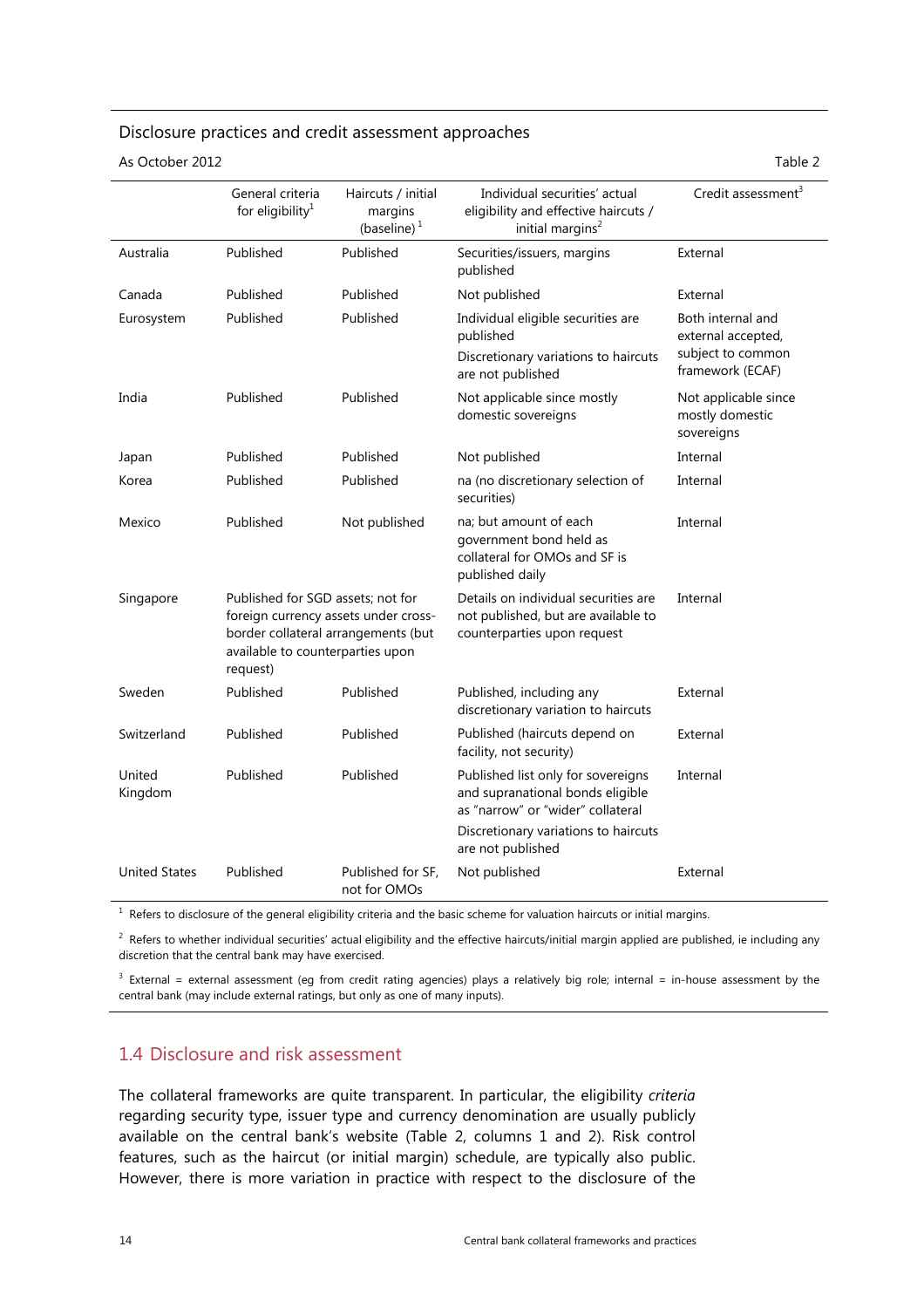<span id="page-20-0"></span>actual eligibility of *individual* securities and the effective haircuts (including any discretionary variations) applied to them (column 3). For example, those frameworks that admit only a narrow set of (mostly domestic sovereign) securities have less need to publish these details for individual securities.

The practice in disclosure is in part related to the credit assessment approach (column 4). Central banks that use internal assessments may be less inclined to publicise, in real time, any changes in the eligibility of individual securities and/or any discretionary variations to the haircuts applied, in case the decision triggers speculation over the credit quality of the issuers in question. But this is not an issue linked exclusively to internal assessment. As noted above, central banks that use external assessments usually also reserve the right to exercise some discretion over the treatment of particular assets as and when deemed appropriate. For instance, the RBA uses credit ratings primarily as a guide for haircuts, not a hard and fast criterion for eligibility. Another example is the BoE, which uses references to ratings only as a guide to the credit quality expected of collateral, not an absolute requirement. The Eurosystem also explicitly reserves the right to assess the credit standards of assets, issuers, debtors or guarantors on the basis of any information it may consider relevant. A number of other central banks reserve at least the right to refuse to accept particular assets under special circumstances, if it is judged appropriate from a risk management perspective.

# 2. Usage of collateral

This section documents how the amount (Section 2.1) and composition (Section 2.2) of collateral pledged to central banks have changed over the past five years. The primary focus is on collateral against central bank lending (ie repos, collateralised loans) through OMOs or SFs. Outright purchases are not discussed specifically, although they are referred to in connection with lending and collateral. The section concludes with a brief discussion of the implications of collateral use at central banks for collateral use in the market (Section 2.3).

Using a common template, each central bank in the group provided data on the amounts (value of collateral assets before haircuts, unless otherwise indicated) and types of collateral pledged by counterparties at four points in time: end-June 2007 (pre-crisis), end-June 2008 (after the onset of money market tensions but pre-Lehman), end-March 2009 (post-Lehman, onset of further non-conventional measures) and end-July 2012 (latest data available at the time when the group started work).

The template classifies collateral assets into four broad categories based on issuer type:

- A. Securities issued by public sector entities (eg government of all levels, central bank, public agencies, supranationals)
- B. Securities issued by private sector financial entities
- C. Securities issued by private sector non-financial corporates
- D. Other issuer types that cannot fit in the above, or assets that are not securities (eg non-marketable credit claims, deposits)

Private sector-issued securities (categories B and C) are further broken down into four sub-categories: unsecured debt securities, covered bonds, other asset-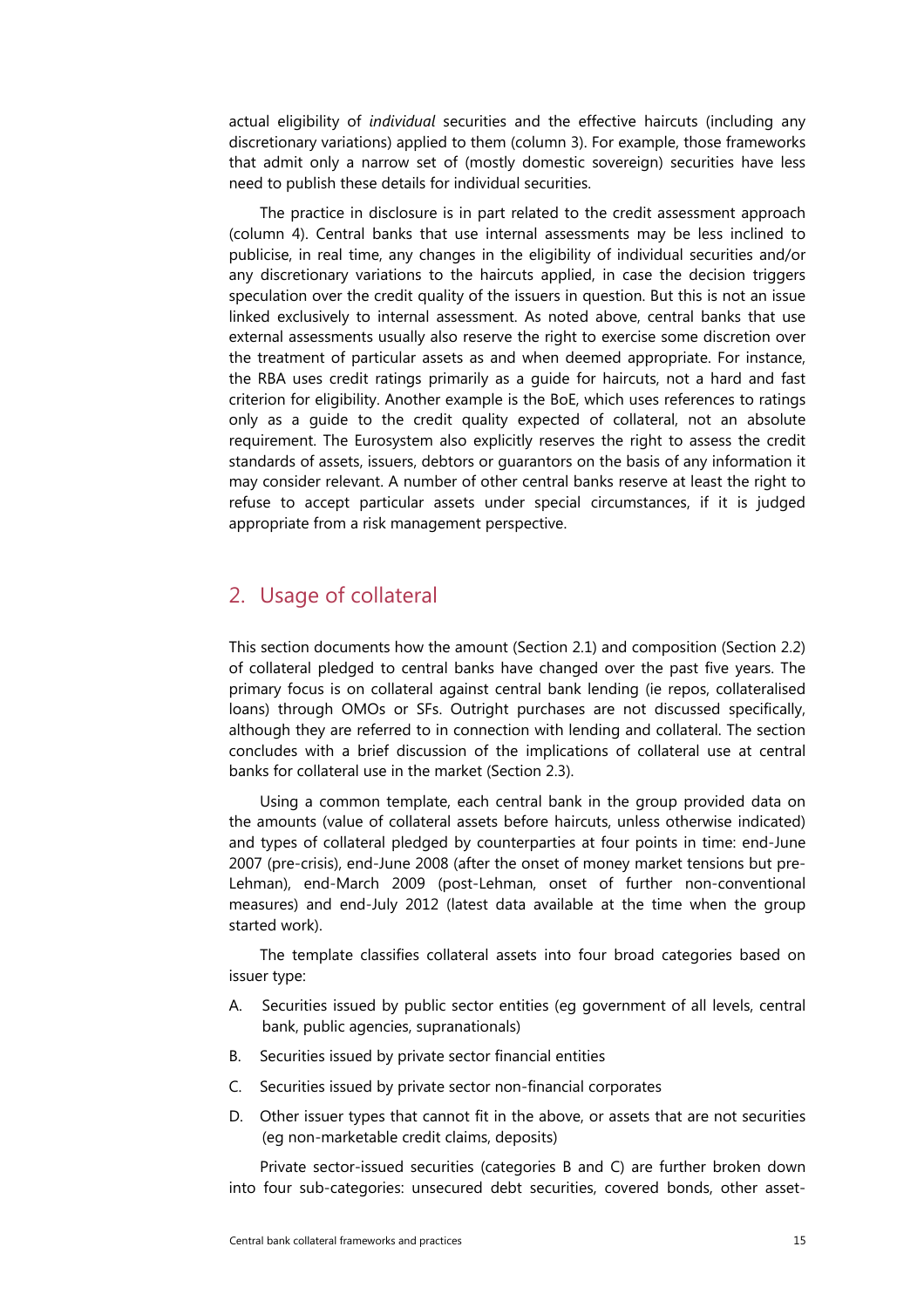<span id="page-21-0"></span>backed instruments (eg ABS, MBS, RMBS, ABCP), and public sector-guaranteed securities. The template also allows central banks with earmarked collateral to break down collateral use by lending facility type (OMO and SF). Central banks with pooled collateral systems can report the total amount and types of collateral in the pool and the amount of lending outstanding backed by the pool, but cannot link types of collateral to types of lending.

Owing to the presence of both earmarked and pooled collateral systems in the sample and the wide variety of assets covered, there are limits to how far these data can lend themselves to detailed cross-country comparisons. Nonetheless, the data are sufficiently rich for conducting a preliminary investigation of how collateral use at each central bank has evolved across time.

## 2.1 Amount

Graph 1 shows the amount of collateral pledged to each of the central banks in the group at the four observation dates. The typical pattern over the past five years is that collateral amounts increased significantly during 2008–09 and then declined afterwards. Although collateral in pooled systems does not always vary with actual lending as closely as in earmarked systems over short time horizons, the variation in collateral amounts over a longer horizon does in most cases tend to point in the same direction as the variation in actual lending. Notably, a few central banks reported no *OMO* lending outstanding at end-July 2012 (CA, KR, SG, SE, CH, US) or a much lower amount than in June 2007 (MX $^{23}$  UK).

In three cases (CA, SG and KR), the absence of OMO lending is normal from a historical perspective. In two of these cases (SG and KR), their systems have long tended to be in liquidity surplus, making liquidity absorption rather than provision the typical operation on a day-to-day basis.<sup>24</sup> By contrast, the waning need for OMO lending due to structural liquidity surplus has become the case in Sweden and Switzerland only since late  $2009^{25}$  and mid-2009,<sup>26</sup> respectively.

In two cases (UK, US), the decline in, or the absence of, OMO lending after 2009 is a consequence of non-conventional easing through large-scale outright purchases of domestic assets.

 $23$  Attributable to an increase in FX purchases in past three years. As of late 2012, there was more liquidity absorption than injection.

 $24$  In Korea, there was some lending through OMOs at the height of the crisis, temporarily accepting also bank debentures (category B) and special law bonds (category A, similar to agency securities) as collateral (see the Korea panel in Graph 1).

 $25$  Prior to September 2008, there were weekly refinancing operations (Monetary Policy Repos) in Sweden. At the height of the crisis, liquidity injection through term loans obviated the need to conduct the weekly repos. Starting late 2009, there was no longer a structural liquidity deficit; hence, even after all the term loans matured in late 2010, the system stayed in surplus, with no need to conduct weekly refinancing repos.

<sup>&</sup>lt;sup>26</sup> The SNB's large-scale purchases of foreign currency, which started in 2009 and expanded in 2010, led to a substantial liquidity surplus in the banking system.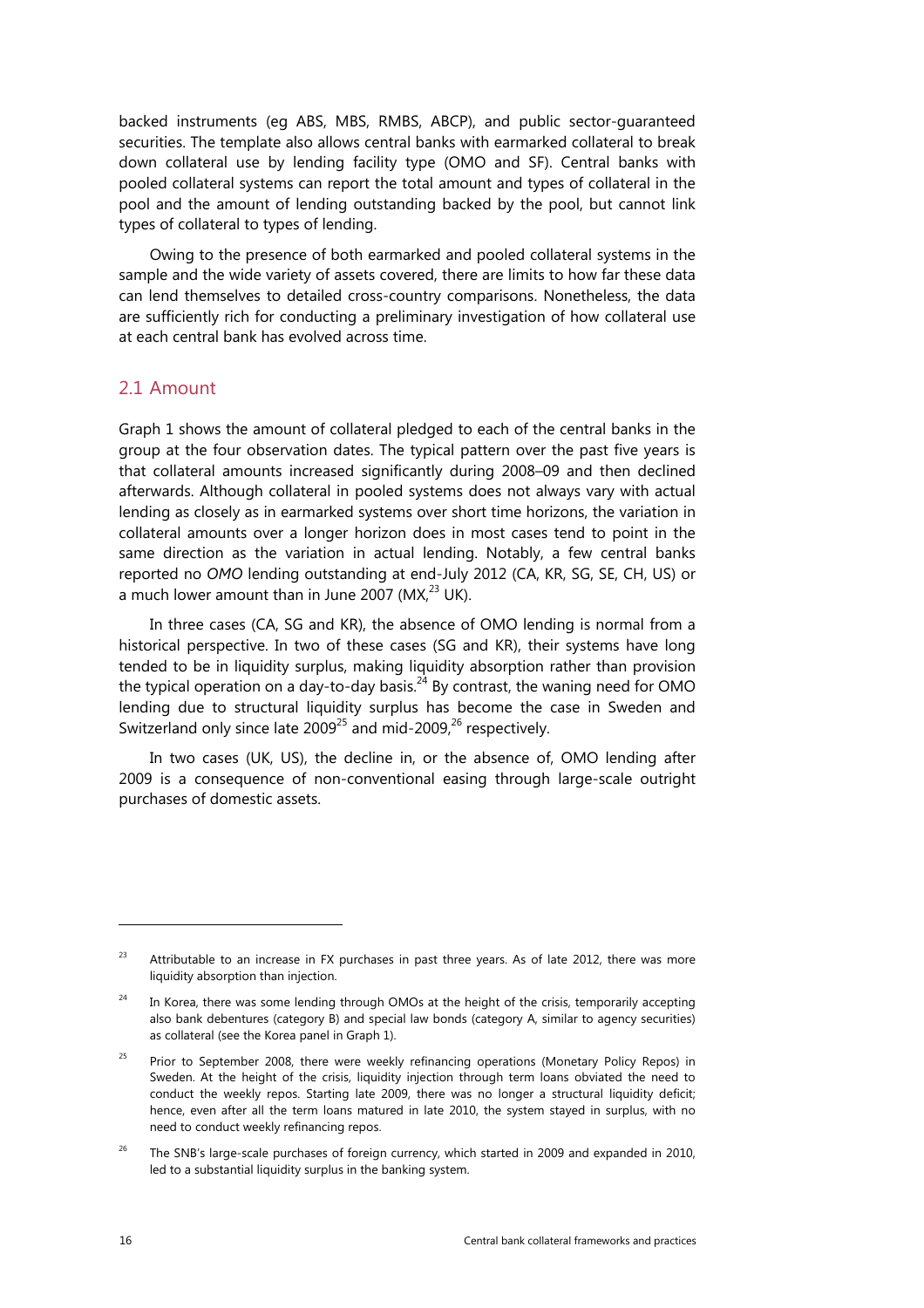# Amount of collateral pledged to central banks<sup>1</sup>

Collateral value before haircut, by issuer type Graph 1





Eurosystem (mostly pooled)





Jun 2007 Jun 2008 Mar 2009 Jul 2012  $C -$  Private sector non-financial  $D -$  Other

Germany (pooled)



India (earmarked)



 $1$  See Table 3 for more information on the coverage of asset sub-types and data definitions.  $2$  There was no collateral in the SF pool on the four dates.  $3$  Collateral value after haircuts.

 $\,$  0  $\,$ 

10

20

30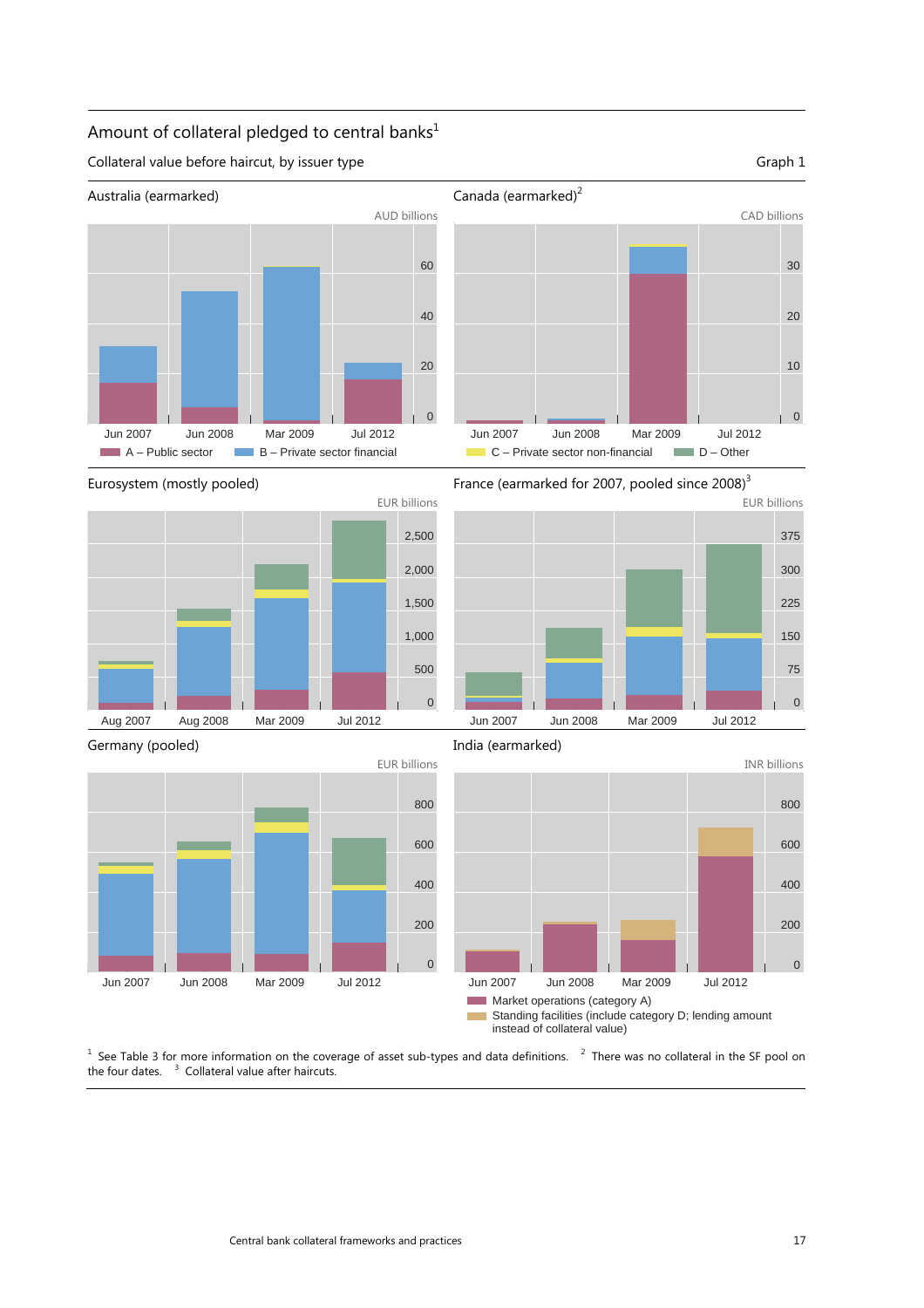# Amount of collateral pledged to central banks  $(cont)<sup>1</sup>$

Collateral value before haircut, by issuer type Graph 1



 $C$  – Private sector non-financial  $D -$  Other

Japan (pooled)











 $1$  See Table 3 for more information on the coverage of asset sub-types and data definitions.  $4$  Essentially all data refer to collateral in the SF pool; there was some earmarked collateral for OMOs only in the 2009 observation.

# Jun 2007 Jun 2008 Mar 2009 Jul 2012

JPY billions

0

25,000

50,000

75,000

100,000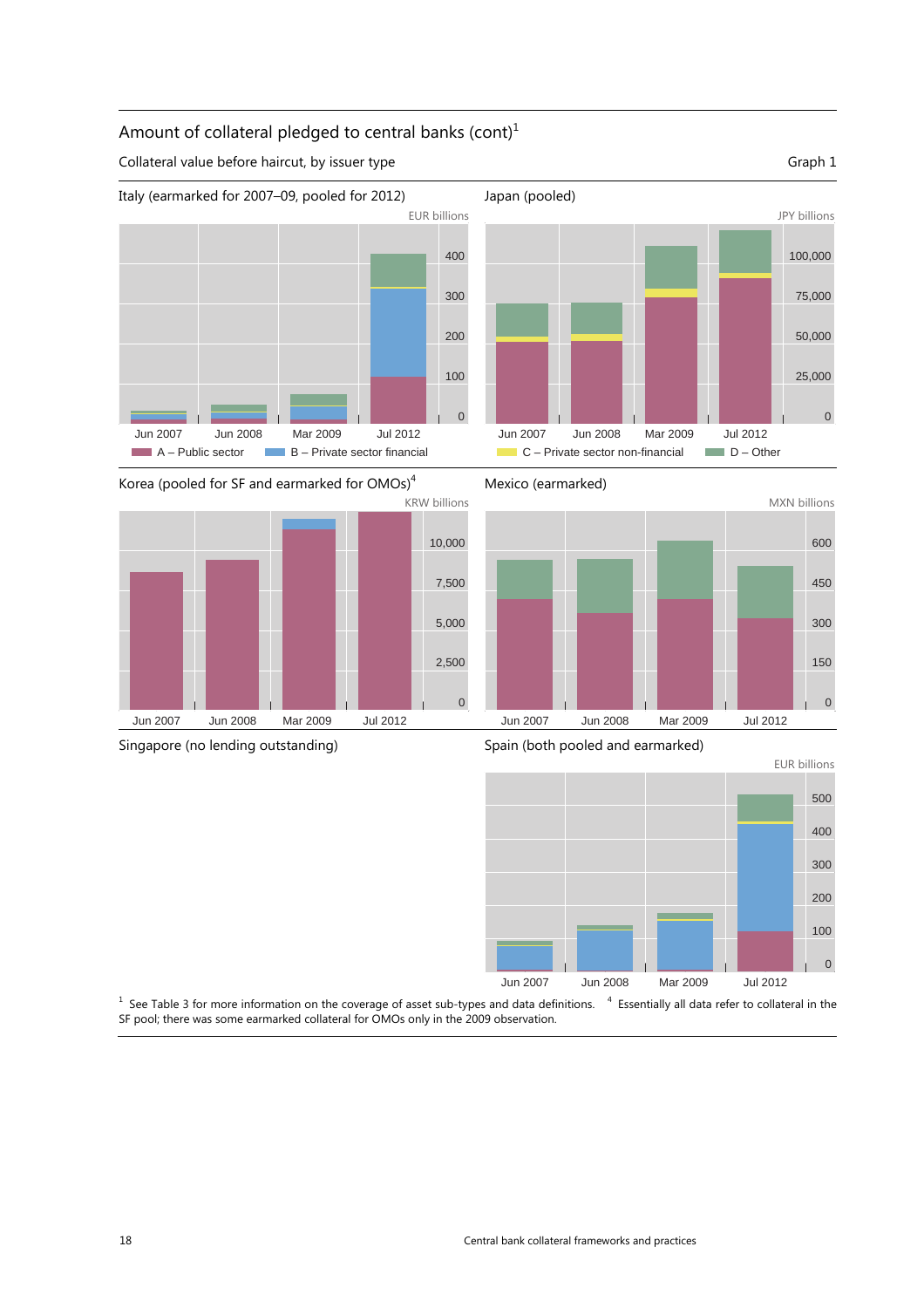#### Amount of collateral pledged to central banks  $(cont)<sup>1</sup>$

Sweden (mostly pooled) SEK billions 0 125 250 375 500 625 Jun 2007 Jun 2008 Mar 2009 Jul 2012  $A -$  Public sector  $B -$  Private sector financial



United Kingdom (earmarked)<sup>6</sup>



<sup>1</sup> See Table 3 for more information on the coverage of asset sub-types and data definitions. <sup>5</sup> There was collateral in the SF pool but there was no SF lending outstanding; therefore, the SF pool data are not included. <sup>6</sup> July 2012 data cover only those facilities for which, at the time of writing, aggregate usage had already been disclosed under the Bank of England's normal disclosure schedule. In addition, pledging loans (category D) as collateral may result in very substantial over-collateralisation (or, equivalently, very high apparent haircuts). This is because the portfolios of loans are typically large, and pledged portfolios are encumbered in their entirety. <sup>7</sup> Majority of the total amount refers to collateral in the SF pool, which supports lending via the Discount Window and, for the 2008 and 2009 observations, the Term Auction Facility (TAF). The earmarked collateral in the data is for OMOs and some crisis-era ELA facilities.

In two other cases (Eurosystem, JP), by contrast, non-conventional easing with large-scale term lending has seen the amount of collateral pledged continue to grow after 2009. For the Eurosystem as a whole, the pre-haircut value of the collateral pool at end-July 2012 was over three times that in mid-2007, though not all euro area national central banks exhibit the same pattern and magnitude of lending/collateral growth (see the FR, DE, IT and ES panels in Graph 1). In the case of the BoJ, the growth of the collateral pool over the same period was much less dramatic.

One caveat: as mentioned above, since only four observations are shown for each central bank, care should be exercised in drawing inferences. For example, in India, the large amount of OMO outstanding in July 2012 is more a reflection of volatile autonomous factors (especially, government flows and currency in circulation) than of any underlying trend.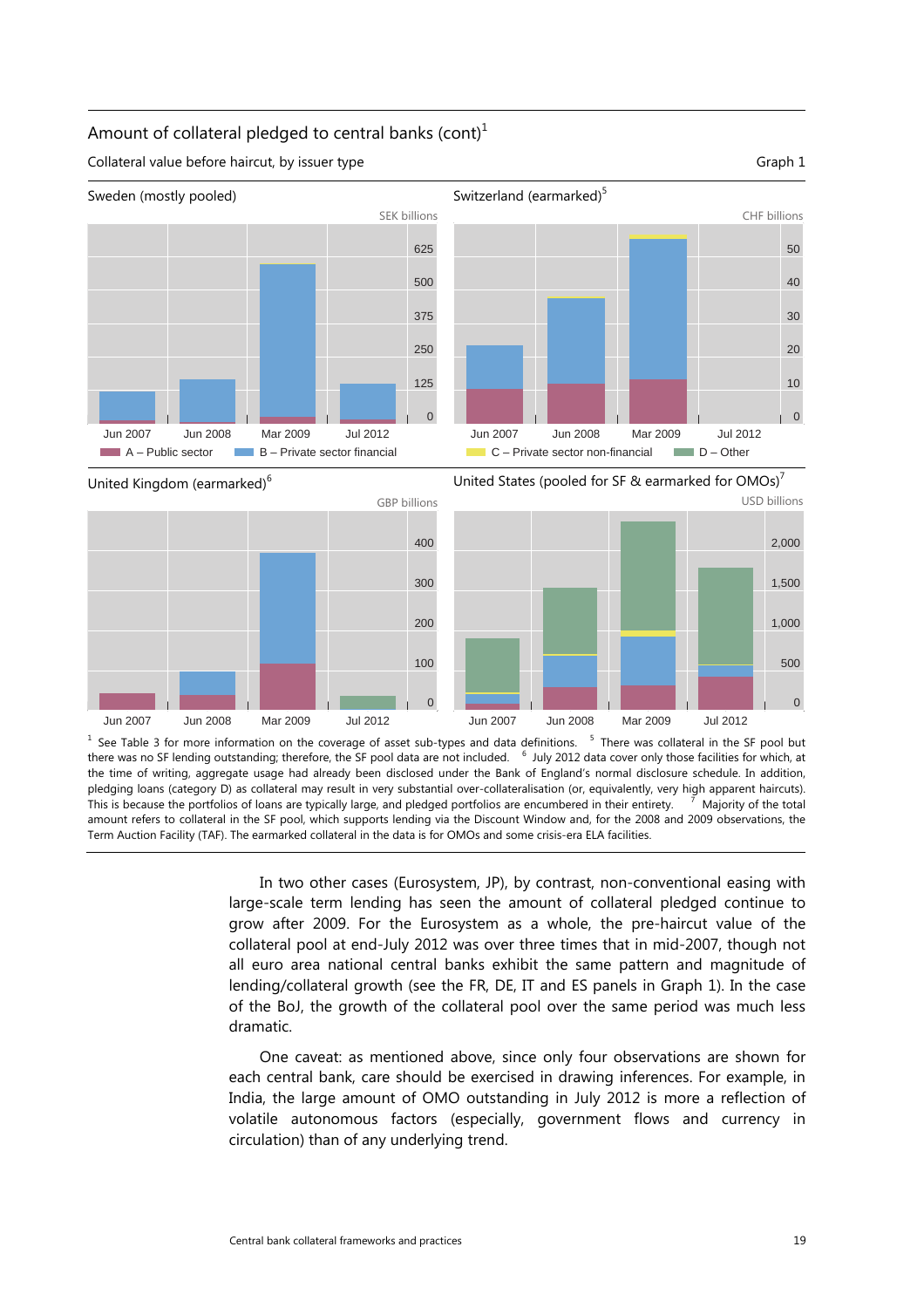<span id="page-25-0"></span>As mentioned above, for central banks with pooled collateral, the size of the pool may not vary one to one with the actual amount of lending. For example, at the Federal Reserve and the Bank of Korea (BoK), the amount of collateral pledged to the pool for standing facilities increased over time, even though actual borrowing is normally very limited. The tendency to pledge extra collateral is related to cost, among other factors.<sup>27</sup> In the case of the Federal Reserve, the opportunity cost of pledging to the pool is low since most of the pool consists of loans, which generally cannot be funded otherwise. For the BoK, the pool consists of public sector securities; but since securities lending in the market is not a main source of profit for counterparties, the opportunity cost of pledging extra collateral is relatively low. In the Eurosystem, which uses mostly pooled collateral for all lending facilities, the size of the pool also tends to exceed actual use (beyond the excess amounts required by the applied haircuts), though the degree of excess varies across counterparties. Some counterparties may find it convenient to keep excess collateral in their Eurosystem collateral accounts (for cost or other reasons). But for counterparties that are under stress, there is less scope for maintaining extra collateral buffers.

# 2.2 Composition

#### 2.2.1 Data coverage and definition

Table 3 provides an overview of the richness of the data the group has gathered, while being transparent about the cross-country differences in coverage and data definition. Public sector-issued securities (category A) are present for all central banks. Securities issued by private entities – both financial and non-financial – are present in most cases. Non-marketable credit claims and other assets are not as common.

Some of the asset types included in the data became eligible collateral only *during* the financial crisis. As such, these asset types only appear in the 2008 and/or 2009 observations and have since declined in relevance or completely disappeared. For example, except in some euro area countries, bank debt guaranteed by government schemes set up in the wake of the Lehman bankruptcy have declined in importance as collateral, as these schemes have already expired and most, if not all, of the guaranteed debt has already matured.

<sup>&</sup>lt;sup>27</sup> There may be operational, precautionary or supervisory reasons to pledge more collateral to the pool. For instance, counterparties may find it convenient to hold extra collateral if the collateral pool can be used for intraday liquidity (for everyday payment system purposes) as well as for other lending facilities.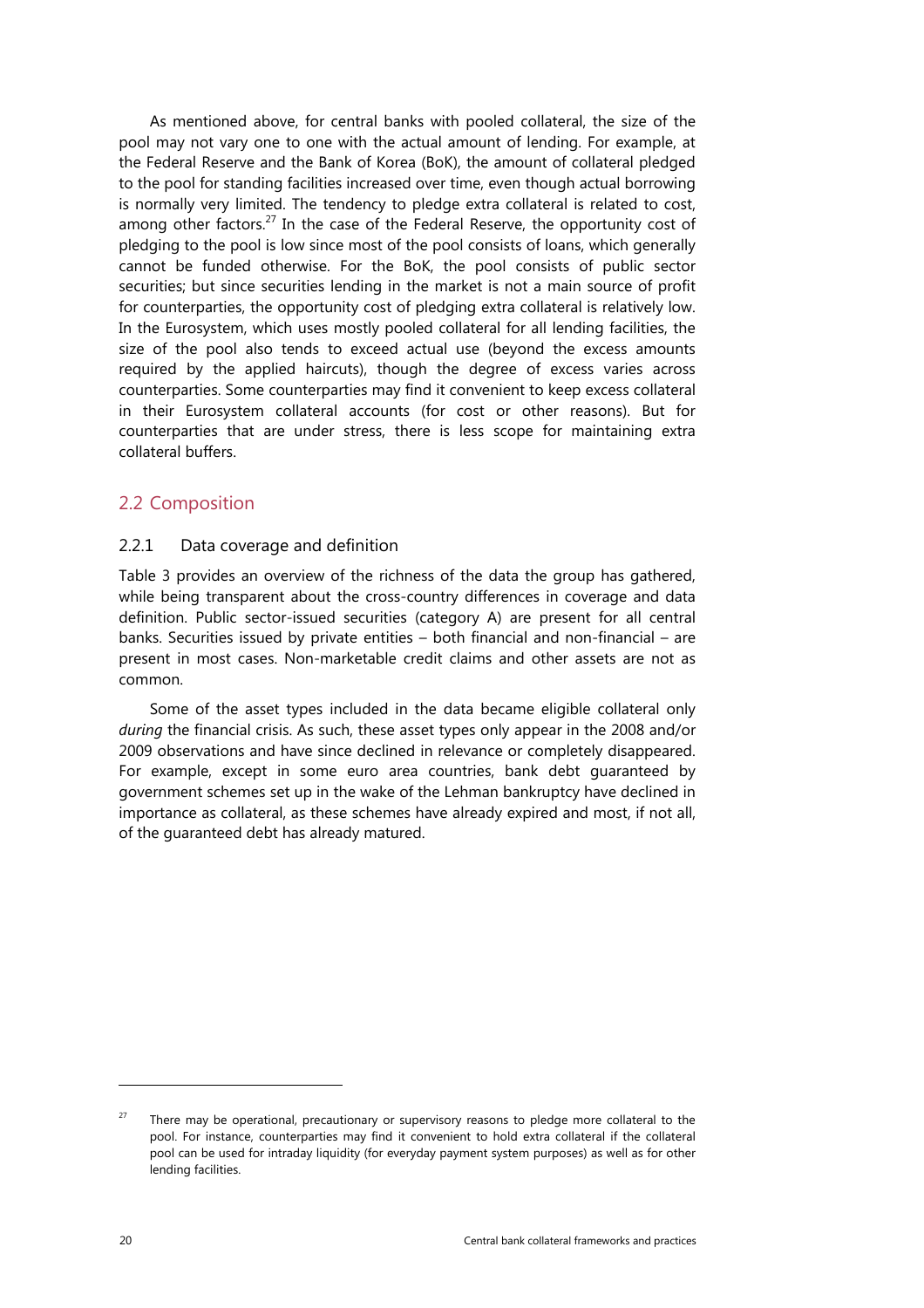# Coverage and definition of the collected collateral data

| Sample dates: end-June 2007, end-June 2008, end-March 2009 and end-July 2012 |                                    |                                                                                          |                                                                           |                                                                    | Table 3                                                                                       |
|------------------------------------------------------------------------------|------------------------------------|------------------------------------------------------------------------------------------|---------------------------------------------------------------------------|--------------------------------------------------------------------|-----------------------------------------------------------------------------------------------|
|                                                                              | $A - Public$<br>sector             | B - Private sector<br>financial                                                          | $C -$ Private sector<br>non-financial                                     | $D - Other$                                                        | Definition of data<br>(type of collateral<br>included in data)                                |
| Australia                                                                    | Gov, supra                         | ADI bonds and bills,<br>securities w/<br>government guarantee,<br><b>ABCP and RMBS</b>   | Private sector<br>AAA                                                     |                                                                    | Collateral value<br>before haircuts<br>(earmarked)                                            |
| Canada                                                                       | Gov, gov-<br>guaranteed            | Banks and credit<br>companies, bank BAs,<br>bank ABCP                                    | Private sector                                                            |                                                                    | Collateral value<br>(earmarked) <sup>2</sup>                                                  |
| Eurosystem                                                                   | Gov, CB,<br>supra, agency          | Credit institution<br>(unsecured, covered,<br>guaranteed), other<br>financial corp (ABS) | Corp and other                                                            | Credit claims<br>and $RMBD3$<br>fixed-term/cash<br>deposit         | Collateral value<br>before haircuts<br>(mostly pooled)                                        |
| France                                                                       | Gov, supra,<br>agency              | Covered, unsecured,<br>ABS                                                               | Debt instruments<br>issued by non-<br>financial corp and<br>other issuers | Non-<br>marketable<br>credit claims                                | Collateral value after<br>haircuts <sup>4</sup><br>(earmarked for 2007,<br>pooled since 2008) |
| Germany                                                                      | Gov, supra,<br>agency              | Covered, unsecured,<br>ABS, gov-guaranteed<br>bank bonds                                 | Corp debt                                                                 | Non-<br>marketable<br>credit claims,<br>fixed-term<br>deposits, CB | Collateral value<br>before haircuts<br>(pooled)                                               |
| Italy                                                                        | Gov, supra,<br>agency              | Covered, unsecured,<br>ABS, gov-guaranteed<br>bank bonds                                 | Corp debt                                                                 | Non-<br>marketable<br>credit claims,<br>fixed-term<br>deposits     | Collateral value<br>before haircuts<br>(earmarked for 2007-<br>09, pooled for 2012)           |
| Spain                                                                        | Gov, supra,<br>agency              | Covered, unsecured,<br>gov-guaranteed bank<br>bonds, ABS                                 | Obligations of<br>non-financial<br>entities                               | Non-<br>marketable<br>assets, other<br>marketable                  | Collateral value<br>before haircuts<br>(both pooled and<br>earmarked)                         |
| India                                                                        | Gov                                |                                                                                          |                                                                           | Export credit<br>(for one of the<br>SFs only)                      | Collateral face value<br>for A (for OMOs),<br>lending amount for D<br>(for SF)<br>(earmarked) |
| Japan                                                                        | Gov, agency,<br>qov-<br>quaranteed | Obligations of real<br>estate investment<br>company                                      | Corp bonds, bills                                                         | ABS and ABCP <sup>5</sup> ,<br>loans on deeds                      | Collateral face value<br>(pooled)                                                             |

 $S<sub>3</sub>$  Sample dates: end-June 2009, end-March 2009 and end-July 2012<sup>1</sup> Table 3

Combined coverage for the four sample dates (ie not every asset type is necessarily present for all dates); see Graphs 1 and 3 for more information on quantities.

<sup>1</sup> Except for the Eurosystem-wide data: early August 2007 and end-August 2008, instead of end-June.

 $2$  There was no collateral in the pool for standing facilities on the four dates.

<sup>3</sup> RMBD = retail mortgage-backed debt instruments, non-marketable debt instruments (eg promissory notes) backed by mortgages; currently only used in Ireland.

<sup>4</sup> Historical series of pre-haircut data are incomplete; post-haircut data are used instead for better quality.

<sup>5</sup> ABS and ABCP are put in category D only because the identity of issuers is not supposed to be disclosed.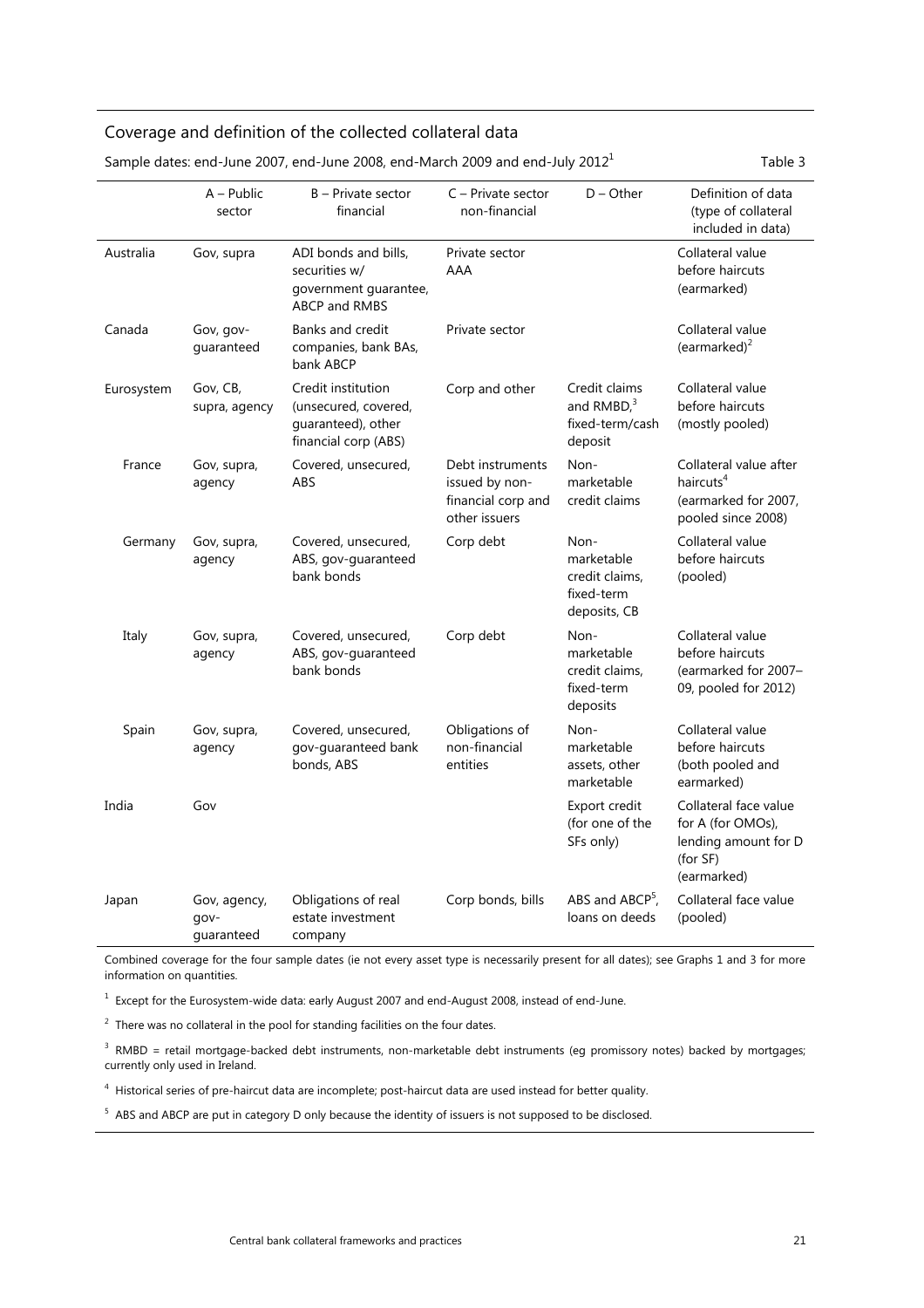## <span id="page-27-0"></span>Coverage and definition of the collected collateral data (cont)

| Sample dates: end-June 2007, end-June 2008, end-March 2009 and end-July 2012<br>Table 3 |                                                                        |                                                                                                                                                  |                                     |                                                                         |                                                                                        |
|-----------------------------------------------------------------------------------------|------------------------------------------------------------------------|--------------------------------------------------------------------------------------------------------------------------------------------------|-------------------------------------|-------------------------------------------------------------------------|----------------------------------------------------------------------------------------|
|                                                                                         | $A - Public$<br>sector                                                 | B - Private sector<br>financial                                                                                                                  | C - Private sector<br>non-financial | $D - Other$                                                             | Definition of data<br>(type of collateral<br>included in data)                         |
| Korea                                                                                   | Gov, CB, gov-<br>quaranteed,<br>special law<br>bonds                   | <b>Bank debentures</b>                                                                                                                           |                                     | Credit claims<br>(for SF only)                                          | Collateral value<br>(both pooled for SF<br>and earmarked for<br>$OMOs)^6$              |
| Mexico                                                                                  | Gov, agency,<br>CB                                                     |                                                                                                                                                  |                                     | Deposits with<br><b>CB</b>                                              | Collateral value incl<br>margins and accrued<br>interest<br>(earmarked)                |
| Singapore                                                                               |                                                                        | No lending outstanding at all four sample dates                                                                                                  |                                     |                                                                         |                                                                                        |
| Sweden                                                                                  | Gov, CB,<br>supra, agency                                              | Covered, state-<br>guaranteed, unsecured,<br>ABS                                                                                                 | Unsecured                           |                                                                         | Collateral value<br>(mostly pooled)                                                    |
| Switzerland                                                                             | Gov, supra,<br>cantons.<br>federal states,<br>provinces,<br>gov agency | Banks and credit<br>institutions (incl<br>covered, unsecured)                                                                                    | Private sector<br>entities          |                                                                         | Collateral value<br>(earmarked) $7$                                                    |
| United<br>Kingdom                                                                       | Sovereigns,<br>supra                                                   | Covered bonds, RMBS,<br>ABS, CMBS, ABCP                                                                                                          |                                     | Loans                                                                   | Collateral value<br>(earmarked)                                                        |
| United<br><b>States</b>                                                                 | Gov, agency,<br>agency-<br>backed<br>MBS/CMO,<br>supra, muni           | MM instruments (CP,<br>CDs, BAs), corp<br>securities, covered<br>bonds, securitised<br>products (non-agency<br>MBS/CMO, CMBS, ABS,<br>ABCP, etc) | Corp securities,<br>equity, CP      | Non-<br>marketable<br>loans, cash,<br>Term Deposit<br>Facility reserves | Collateral value <sup>8</sup><br>(both pooled for SF<br>and earmarked for<br>$OMOS)^9$ |

Sample dates: end-June 2007, end-June 2008, end-March 2009 and end-July 2012 Table 3

Combined coverage for the four sample dates (ie not every asset type is necessarily present for all dates); see Graphs 1 and 3 for more information on quantities.

<sup>6</sup> Essentially all data refer to collateral in the SF pool; there was some earmarked collateral for OMOs only in the 2009 observation.

 $^7$  There was collateral in the SF pool but there was no SF lending outstanding; therefore the SF pool data are not included.

<sup>8</sup> Collateral value for SF, cash value for OMOs.

<sup>9</sup> Majority of the total amount refers to collateral in the SF pool, which supports lending via the Discount Window and, for the 2008 and 2009 observations, the Term Auction Facility (TAF). The earmarked collateral in the data is for OMO and some crisis-era ELA facilities.

#### 2.2.2 Variation in composition

Graph 2 shows the composition of collateral pledged to central banks, in terms of the percentage shares of the four main categories. There are considerable variations in composition not only across central banks but also across time. The experiences of the central banks in the sample can be roughly categorised as in Table 4.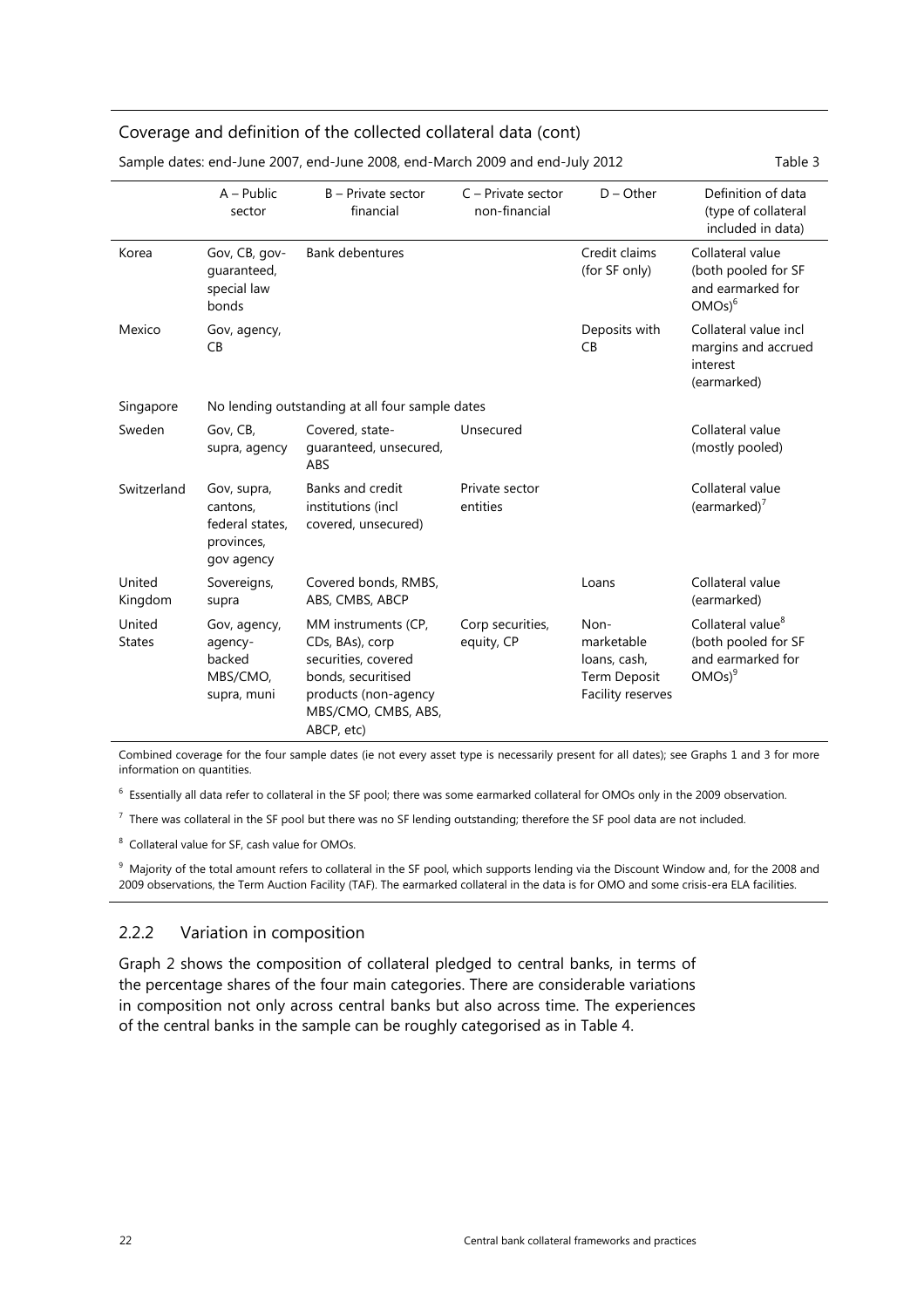# Composition of collateral pledged to central banks<sup>1</sup>

Percentage share by issuer type Graph 2







Eurosystem (mostly pooled) France (earmarked for 2007, pooled since 2008)<sup>3</sup>









 See Table 3 for more information on the coverage of asset sub-types and data definitions.  $2$  There was no collateral in the SF pool on the four dates.  $3$  Based on collateral value after haircuts.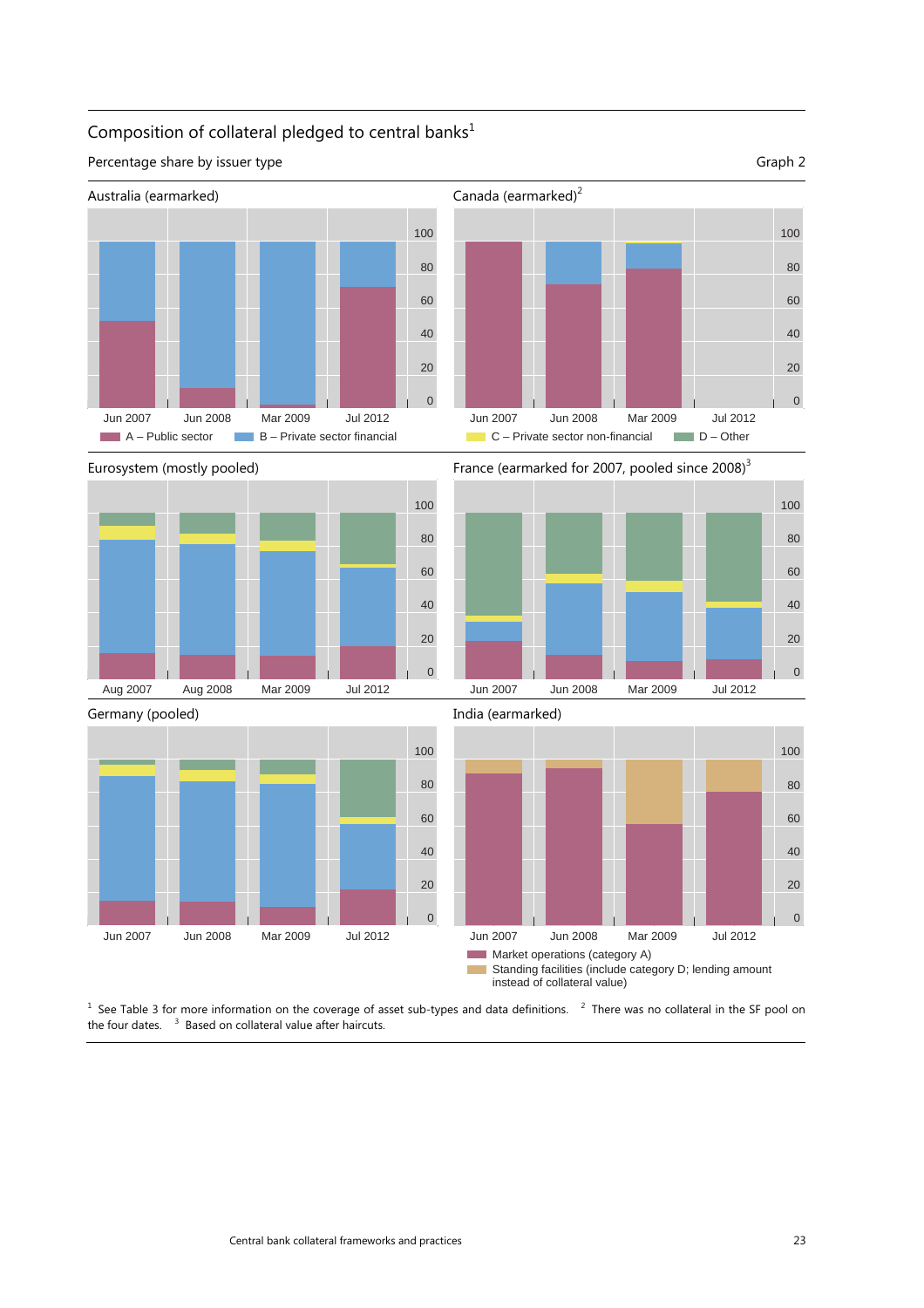

# Composition of collateral pledged to central banks  $\text{(cont)}^1$

Percentage share by issuer type Graph 2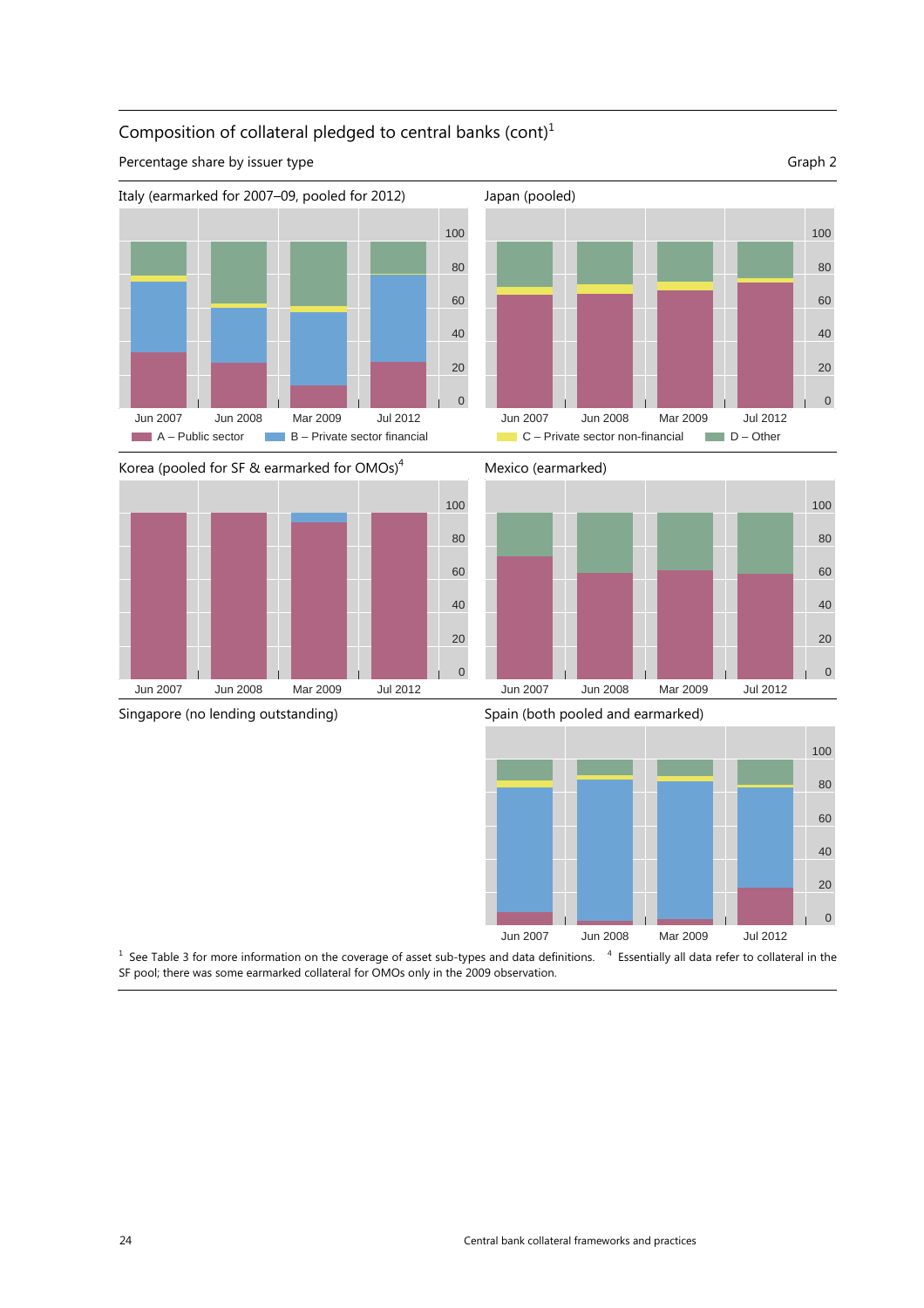## Composition of collateral pledged to central banks (cont) $1$

Percentage share by issuer type Graph 2





United Kingdom (earmarked)6 United States (pooled for SF and earmarked for OMOs)<sup>7</sup>  $\Omega$ 20 40 60 80 100 Jun 2007 Jun 2008 Mar 2009 Jul 2012 0 20 40 60 80 100 Jun 2007 Jun 2008 Mar 2009 Jul 2012

<sup>1</sup> See Table 3 for more information on the coverage of asset sub-types and data definitions. <sup>5</sup> There was collateral in the SF pool but there was no SF lending outstanding; therefore, the SF pool data are not included. <sup>6</sup> July 2012 data cover only those facilities for which, at the time of writing, aggregate usage had already been disclosed under the Bank of England's normal disclosure schedule. In addition, pledging loans (category D) as collateral may result in very substantial over-collateralisation (or, equivalently, very high apparent haircuts). This is because the portfolios of loans are typically large, and pledged portfolios are encumbered in their entirety. <sup>7</sup>  $\frac{7}{7}$  Majority of the total amount refers to collateral in the SF pool, which supports lending via the Discount Window and, for the 2008 and 2009 observations, the Term Auction Facility (TAF). The earmarked collateral in the data is for OMOs and some crisis-era ELA facilities.

#### *Looking across central banks at a given point in time*

It is not surprising to see central banks with relatively narrow collateral frameworks receive predominantly one category of collateral (typically A), while those with wider frameworks receive a more varied set. However, it does not follow that counterparties always need to fully utilise wide collateral eligibility or that they always tend to pledge the least liquid collateral to the central bank (see below). For example, despite a relatively broad framework, the BoJ tends to receive category A assets (around 70% of total). The relative abundance of government securities may have lessened the need to use other types of collateral in this case.

A number of central banks tend to receive mostly private sector securities instead, especially category B, which may contain unsecured, secured and/or guaranteed securities. Graphs 3 and 4 provide further details on the amount and composition of the private sector securities (categories B and C) pledged to central banks. The diversity is apparent. For example, of the private sector securities pledged to the Riksbank, essentially all are domestic covered bonds. In contrast,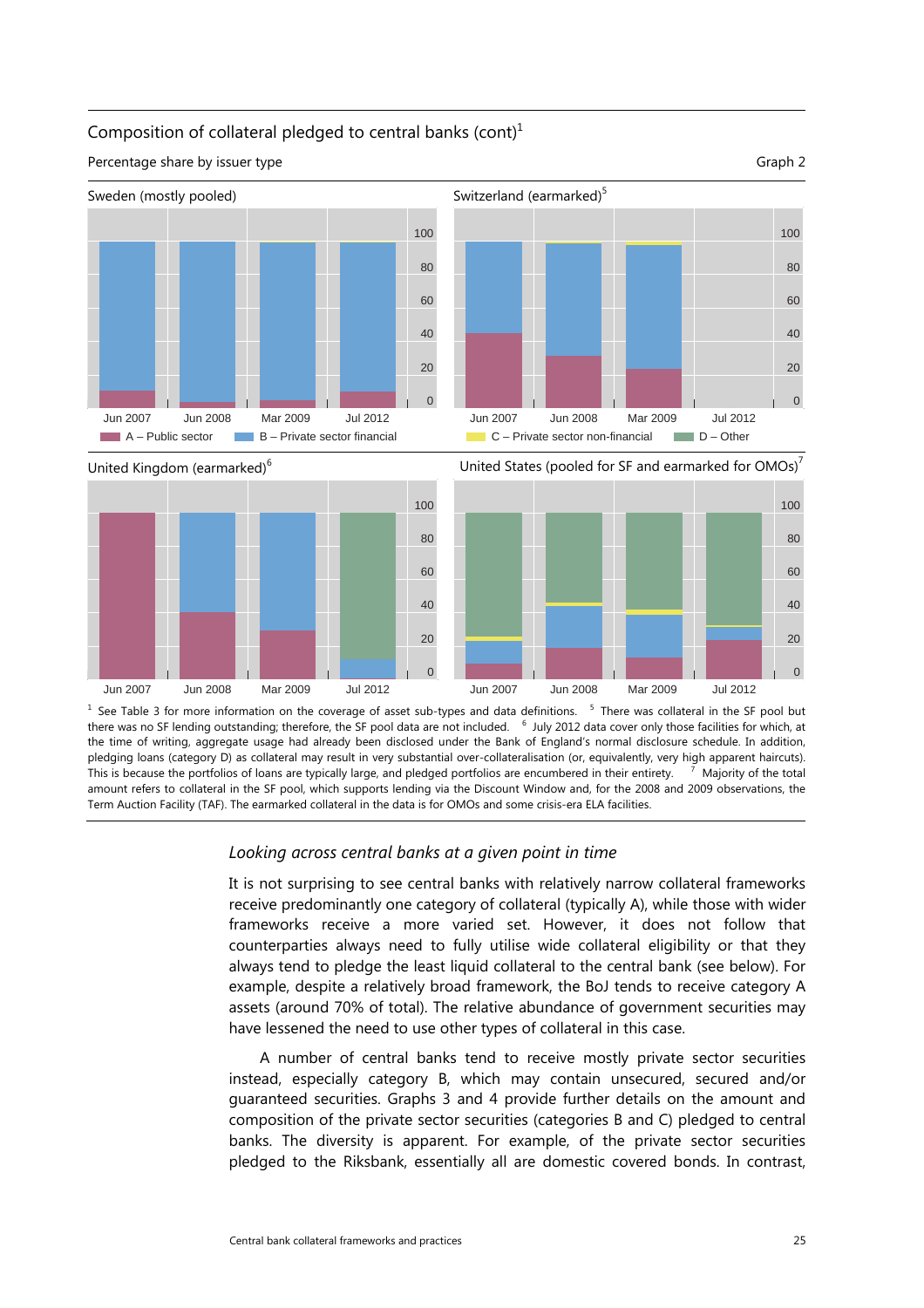private sector securities pledged to the Eurosystem are much more varied, with unsecured bonds, covered bonds, ABS and later also guaranteed debt securities.<sup>28</sup>

#### *Looking at specific central banks across time*

Collateral composition for some central banks is relatively stable (eg JP, SE, CH) – in some cases because the collateral framework has remained relatively narrow (eg IN, KR, MX). For some other central banks, however, collateral composition did change noticeably over time. For example, the share of category A collateral at the RBA shrank significantly during the crisis, overtaken by category B (first unsecured bank debt and later RMBS and ABCP), but it has since returned to more or less its precrisis norm (see Graph 2). Similarly, the composition of earmarked collateral used in the Federal Reserve's lending operations and facilities (excluding the Discount Window) became more mixed during the crisis. After taking into account the collateral pool for the Discount Window, however, the overall composition is dominated by category D. The BoE provides yet another example of significant shifts in collateral composition over time (from all public sector securities, to mainly covered bonds and other asset-backed instruments, to mainly loans).

Although changes in eligibility during the crisis may have been responsible for the variations in collateral composition at some central banks, changes in the market environment have also played a role. In the Eurosystem, for example, falls in asset prices, rating downgrades and a difficult environment for issuing unsecured debt in the past few years have prompted greater use of certain asset types, including government bonds, covered bonds and government guaranteed bank debt, as collateral.

#### Evolution of collateral composition

Based on the four asset categories in the collected collateral data Table 4

Pre-crisis, Jun 2007 2008–09 Jul 2012 Mainly ( $\geq$ 50%) A CA, IN, JP, KR (for SF pool), MX, UK CA, IN, JP, KR, MX AU, IN, JP, KR (for SF pool), MX Mainly A+B (similar shares) AU, IT THE INSTITUTION OF THE IT IT IT IS A REPORT OF THE IT IT IS A REPORT OF THE IT IS A REPORT OF THE IT IS Mainly (≥50%) B Eurosystem, DE, ES, SE, CH AU, Eurosystem, DE, ES, SE, CH, UK ES, SE (SF only) Other FR (mainly D), US (mainly D if Discount Window pool included, mainly A if excluded) FR (mainly B+D), IT (mainly B+D), US (mainly D if Discount Window pool included, mixed if excluded) Eurosystem (mainly B+D), FR (mainly D), DE (mainly B+D), UK (category D), US (mainly D in Discount Window pool) Special cases  $KR<sup>1</sup>SG<sup>2</sup>$  $SG<sup>2</sup>$  $CA<sup>2</sup><sub>1</sub> KR<sup>1</sup><sub>2</sub> SG<sup>2</sup> CH<sup>2</sup><sub>1</sub> US<sup>1</sup>$ 

 $1$  No repo OMOs outstanding at the relevant sample date(s).

 $2$  No central bank lending (whether OMO or SF) outstanding at the relevant sample date(s).

<sup>&</sup>lt;sup>28</sup> The relative shares of different sub-types of private sector securities can vary considerably across euro area national central banks (see the FR, DE, IT and ES panels in Graphs 3 and 4).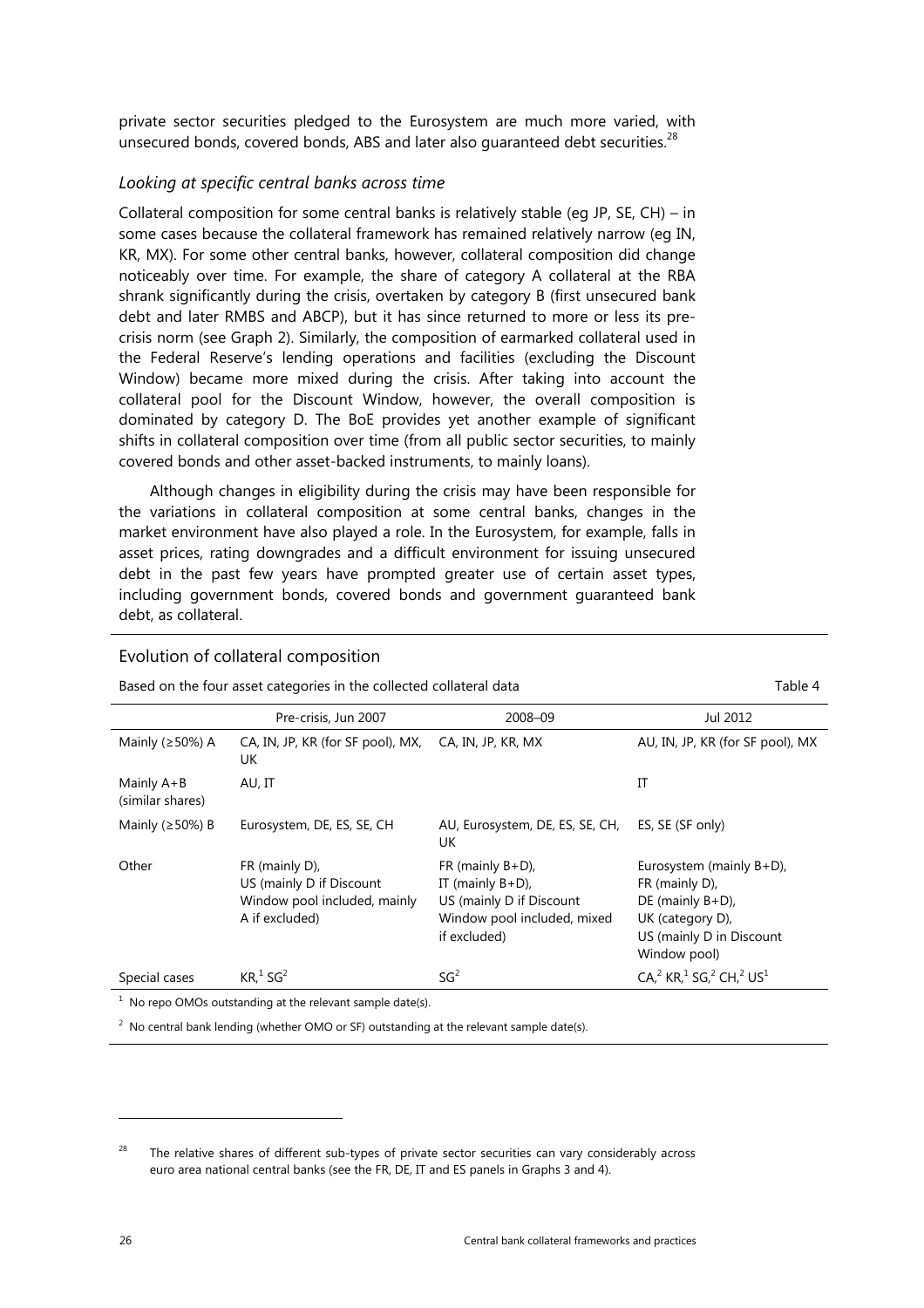# Amount of private sector-issued securities pledged to central banks $<sup>1</sup>$ </sup>

Collateral value before haircut, by issuer and security sub-type Graph 3



Italy





Germany



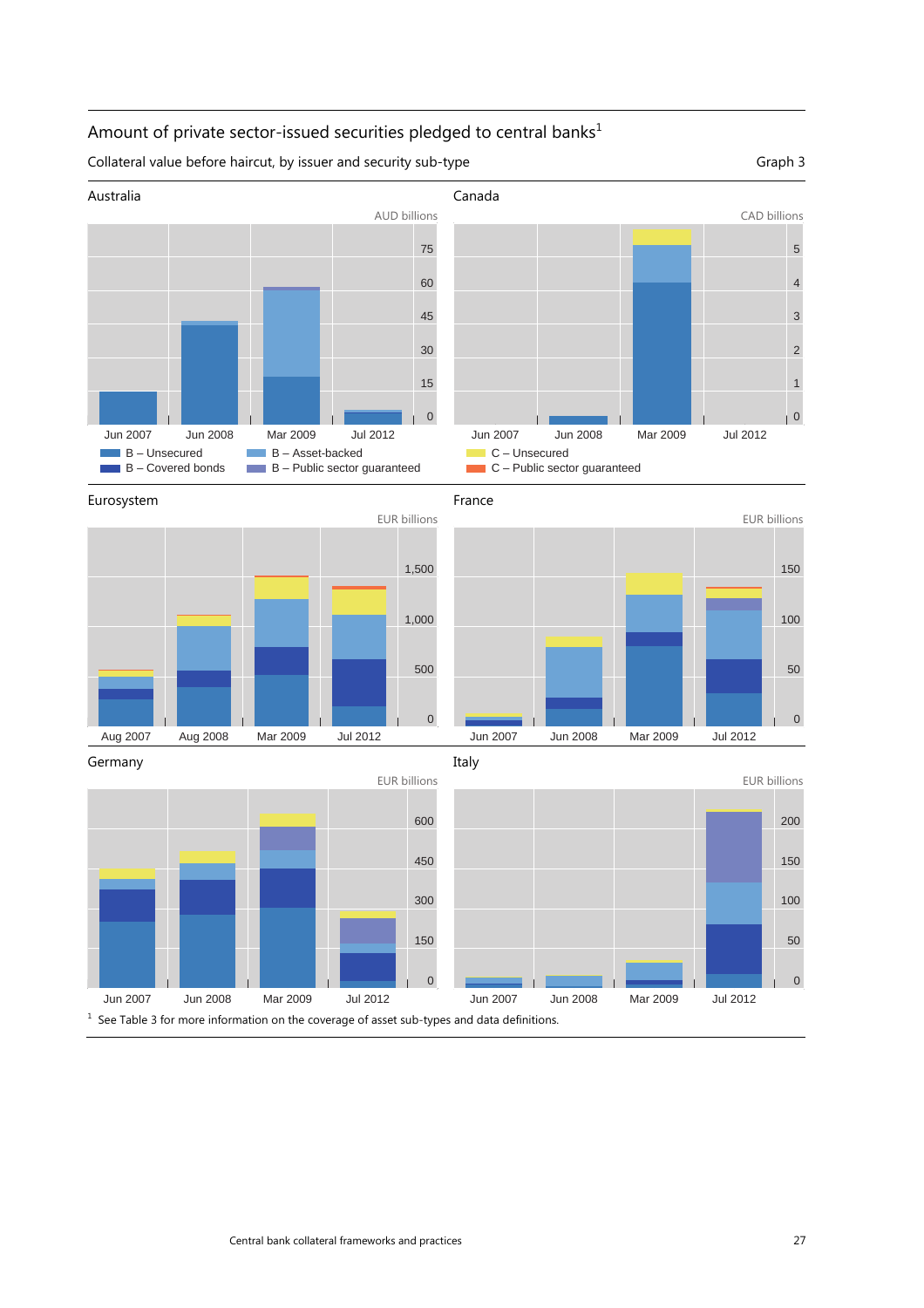# Amount of private sector-issued securities pledged to central banks (cont)<sup>1</sup>

Collateral value before haircut, by issuer and security sub-type Graph 3













United States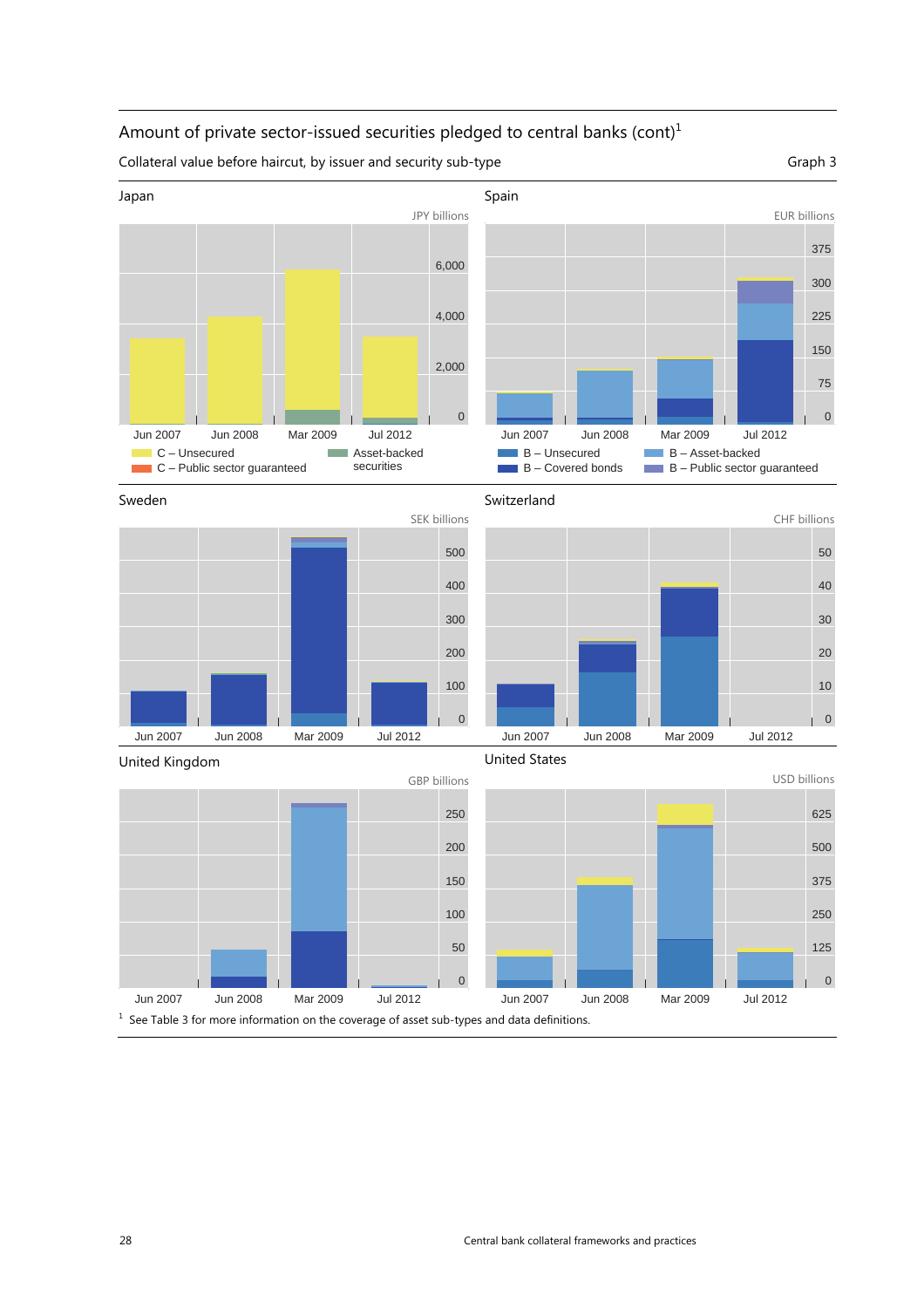# Composition of private sector-issued securities pledged to central banks $^1$

Percentage share by issuer and security sub-type Graph 4

Australia Canada Jun 2007 Jun 2008 Mar 2009 Jul 2012 **B** – Unsecured B – Asset-backed г П  $\blacksquare$  B – Covered bonds  $B -$  Public sector guaranteed





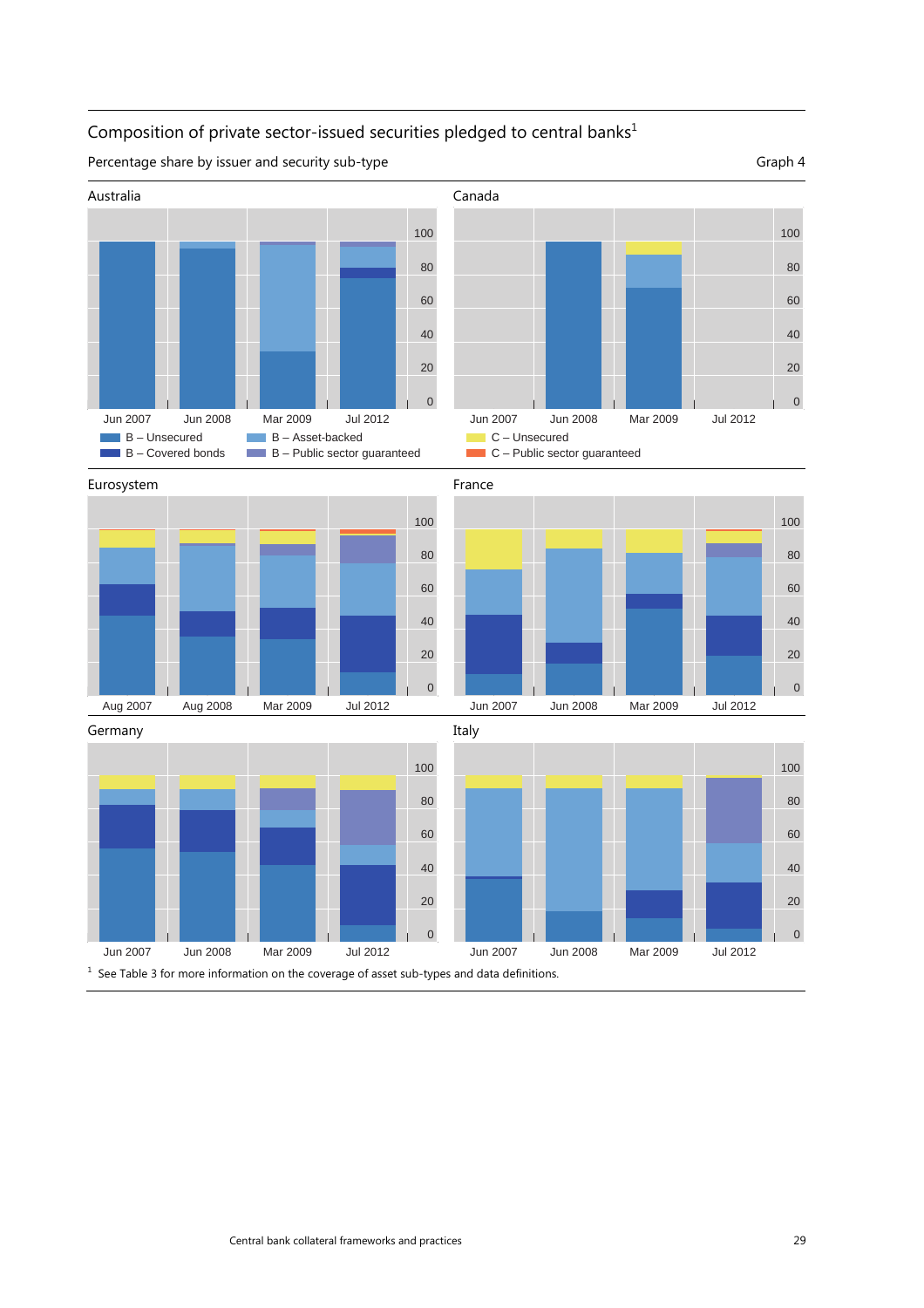# Composition of private sector-issued securities pledged to central banks (cont)

Percentage share by issuer and security sub-type Graph 4

Japan Spain Serbatu di Panah Serbatu Serbatu Serbatu Serbatu Serbatu Serbatu Serbatu Serbatu Serbatu Serbatu S 





30 Central bank collateral frameworks and practices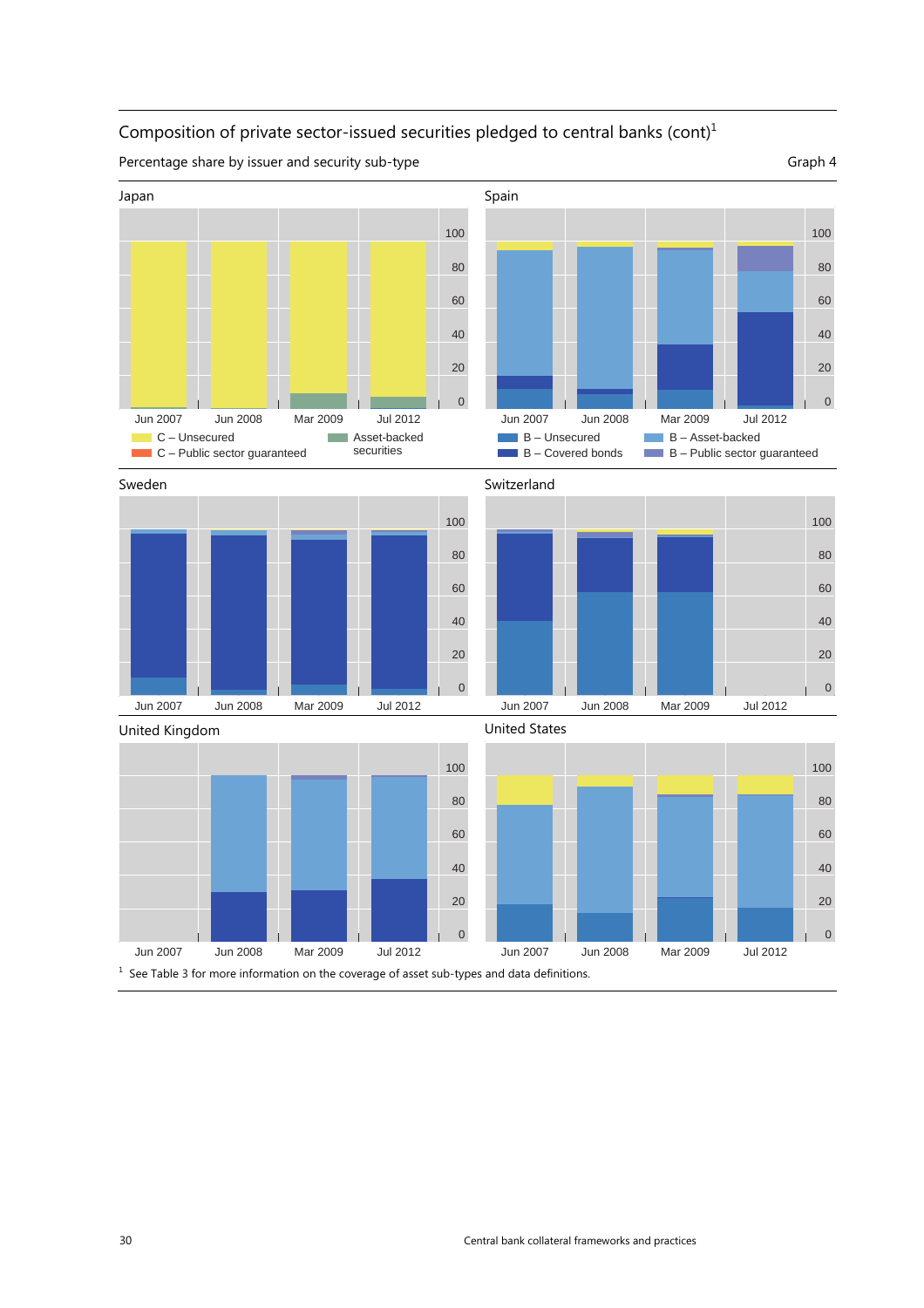#### *Tendency to pledge less liquid collateral?*

At central banks with broad collateral eligibility, the tendency for counterparties to increase the use of less liquid assets as collateral during *stressed times* can be observed. As the ability to obtain market funding wanes or even vanishes, counterparties have a greater need to access central bank liquidity. In this environment, the opportunity cost of bringing less liquid assets to the central bank may fall, given that these assets are no longer as valuable in the market. On the other hand, some less liquid assets could be downgraded and lose eligibility. This would force counterparties to revert to using the relatively more liquid assets that are still eligible.

In *less volatile times*, however, it seems that wider eligibility does not necessarily always attract less liquid collateral. The collateral composition discussion above suggests that counterparties in some jurisdictions with broad collateral eligibility do not always exploit the full range of eligible collateral. At times when there is relatively little need for central bank credit, the liquid assets held by counterparties may already suffice and there is no need to resort to using less liquid assets.

More importantly, central banks can influence the relative cost of using liquid versus less liquid eligible assets through their choice of valuation method, haircuts/initial margins and pricing of lending facilities. In *uniform* frameworks that do not differentiate collateral eligibility by lending facility, the haircuts or margins affect this relative cost. In *differentiated* frameworks, an additional layer of cost can be imposed by making the facilities that accept less liquid collateral more expensive. Furthermore, quantity measures such as concentration limits on particular types of assets can also preclude (or at least increase the cost of) the use of such assets beyond a certain point.

Apart from changing market conditions and central banks' own collateral rules, financial sector regulations may also affect counterparties' incentive to use less liquid collateral. Ideally, collateral rules and liquidity and capital rules would be consistent with each other in order to prevent regulatory arbitrage, but differences in domestic financial structures and practices mean that this consistency is not always possible. One example is the implications of the new Basel III liquidity standards for central bank operations. Central banks in jurisdictions with domestic rules that are in line with (or even more restrictive than) the new Basel rules are less concerned about regulatory arbitrage than central banks in other jurisdictions. As other regulatory reforms are gradually being implemented, the overall impact on central bank counterparties' incentives to use different types of collateral will become more apparent. But as discussed above, central banks have the option of adjusting the parameters of their collateral policies and/or the pricing of their lending operations and facilities so as to discourage undesirable behaviour among counterparties.<sup>29</sup>

<sup>29</sup> For example, central banks could in principle deter arbitrage between regulatory liquidity requirements and their own collateral rules by raising the cost of using less liquid assets as collateral at their lending facilities (eg through higher haircuts). However, from a pure risk management perspective, central banks may find it preferable to accept less risky assets (with smaller haircuts) in order to limit "tail risks".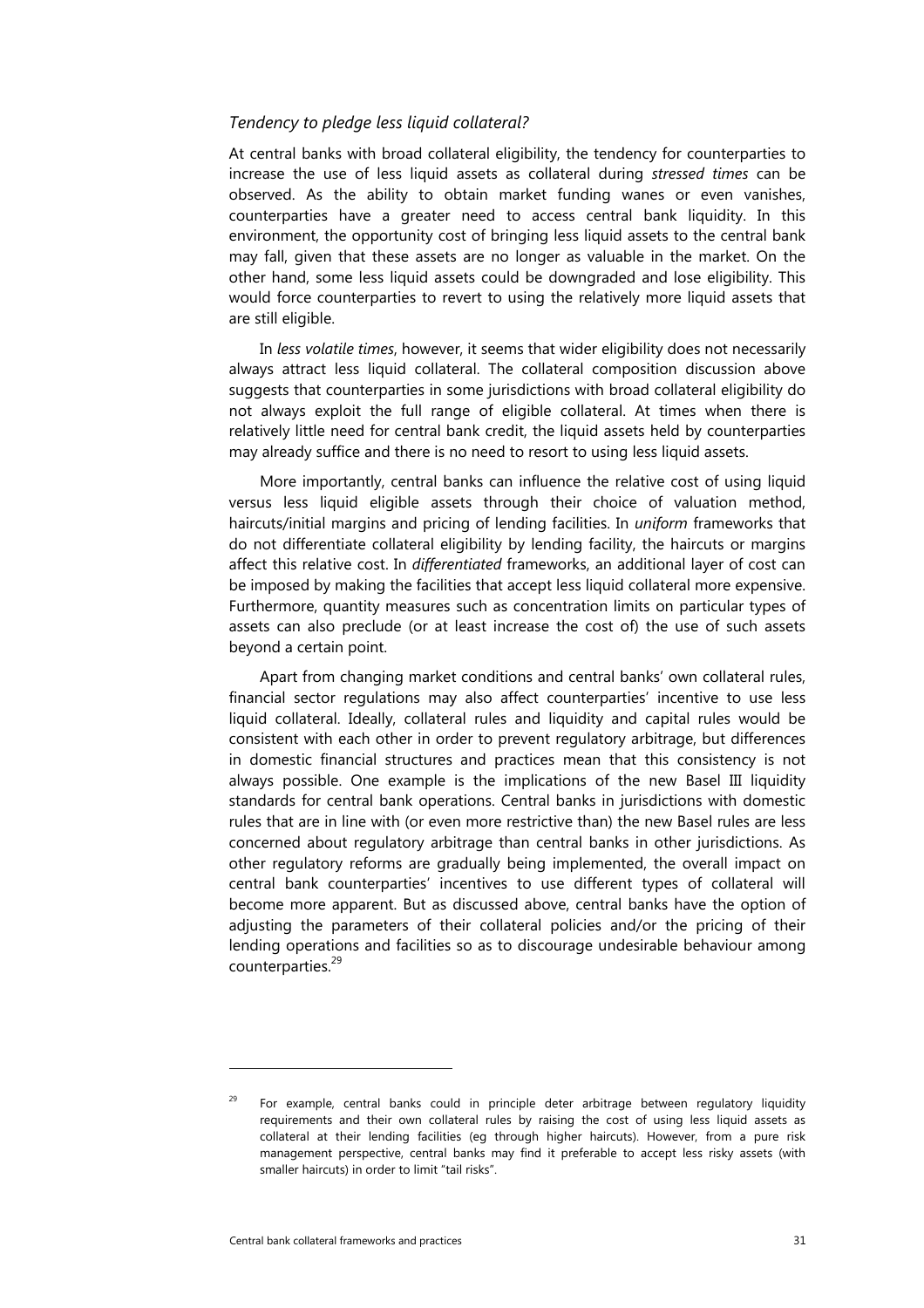# <span id="page-37-0"></span>2.3 Implications for collateral use in the market

Collateral use at central banks influences collateral practices in the market.

One longer-term influence comes from the design of central bank collateral policies. In some jurisdictions, central bank collateral essentially sets the market standard. For example, in Switzerland, more than 99% of all repo transactions in the prevailing interbank repo market are covered by SNB-eligible collateral. It is also not uncommon to see central bank collateral policies designed with a view to facilitating market development. For example, the MAS now includes as eligible collateral, SGDdenominated AAA securities issued by public sector entities other than the Singapore government. By taking the lead in accepting these securities, the central bank makes it potentially more attractive for the private sector to hold these securities; greater demand could eventually attract more issuance from high-grade foreign issuers and in turn develop a deeper market.<sup>30</sup> Another example is the BoC's acceptance of certain ABCP since 2008. With not only eligibility criteria but also additional disclosure requirements, this policy intends to help develop a well functioning market for ABCP by promoting more transparency in these securities.<sup>31</sup>

The progression of some central banks, such as the RBA and the BoE, to accept pools of loans as collateral in some lending facilities is also driving changes in the market.<sup>32</sup> The use of loan pool collateral can create a more flexible and efficient mechanism for enabling collateral, and is reducing the extent to which asset-backed securities need to be structured specifically for use in central bank operations.

In some other economies, however, one prominent (but arguably temporary) influence is non-conventional central bank policies. All else being equal, such largescale operations – whether collateralised (term) lending or outright purchases – take assets out of the market. But at the same time, these operations are injecting significant amounts of liquidity into the system, reducing the need for at least some counterparties to borrow (and thus use collateral) in the market. Ultimately, whether or not large-scale central bank operations induce a shortage of collateral has to be assessed also against the supply of collateral.

As mentioned in Section 1, in addition to the traditional type of securities lending intended for bond market-makers, there are now some central bank securities lending facilities that are designed for liquidity insurance purposes. These can help alleviate temporary shortages of high-quality securities in the market.

<sup>&</sup>lt;sup>30</sup> Some of the extraordinary lending facilities adopted by major central banks during height of the global financial crisis in 2008–09 are essentially also based on this rationale, though applied to less highly rated securities.

<sup>&</sup>lt;sup>31</sup> See www.bankofcanada.ca/2008/03/notices/eligibility-criteria-conditions-accepting-asset-backedcommercial/ for more details.

<sup>&</sup>lt;sup>32</sup> The RBA will accept "self-securitised" assets (ie securitised portfolios of loans that remain on banks' balance sheets) on a case by case basis in its new Committed Liquidity Facility (CLF) as part of Australia's implementation of the Basel III liquidity reforms. The BoE accepts, among other eligible assets, portfolios of certain types of loans to non-banks in its Discount Window Facility.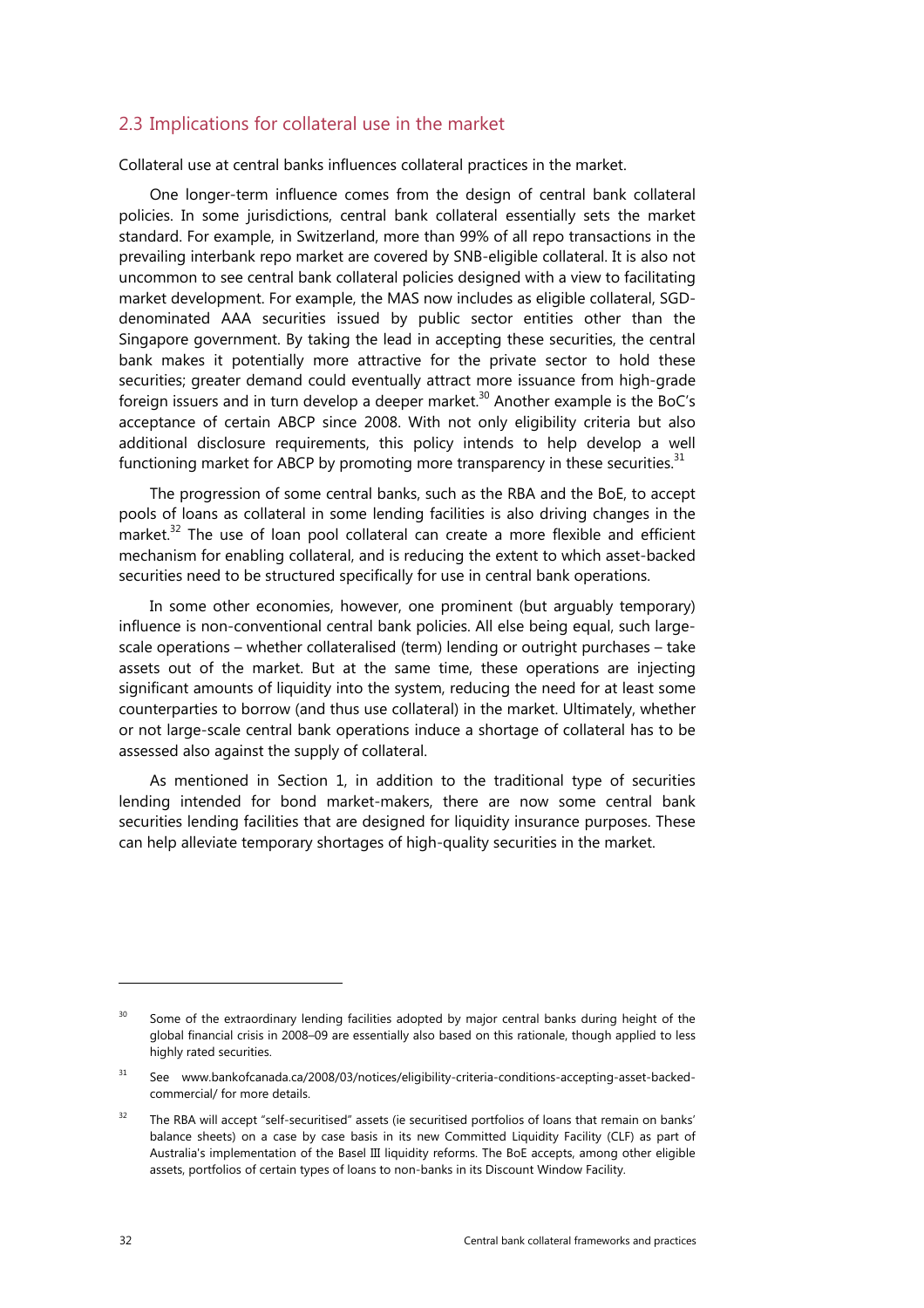# <span id="page-38-0"></span>Concluding remarks

Central banks' collateral policies have evolved through time in response to changing operational needs and financial market developments. But the experience in the five-year period beginning in mid-2007 provides ample motivation for central banks to review and update their collateral practices.

Lessons have been learned regarding the magnitude, scope and duration of market strains, the relative effectiveness of different policy tools, including some novel ones, and the performance of different asset classes in a stressed market environment. As a result, one can observe some common aspects in the recent evolution in collateral policies across central banks. These include the acceptance of more asset types, including cross-border collateral in some jurisdictions, and the increased granularity of haircut/initial margin schedules.

The extent of change varies, however, reflecting in part the degree to which different financial systems have been subject to financial stress in recent years. But even in jurisdictions that have experienced considerable financial stress, not all of the changes in central bank collateral policies have resulted directly from crisis management. Policy changes have also resulted from periodic reviews of other factors – institutional, structural, developmental, legal and historical – which also affect the choice of collateral frameworks over the longer term.

The aim of this report is to provide an organising framework for characterising different central banks' collateral policies. By instilling some structure, one can more easily identify the common elements that underpin central bank collateral policies, as well as the jurisdiction-specific features that result in the observed differences. This can facilitate a more coherent and meaningful discussion of collateral policy considerations and their impact on market functioning.